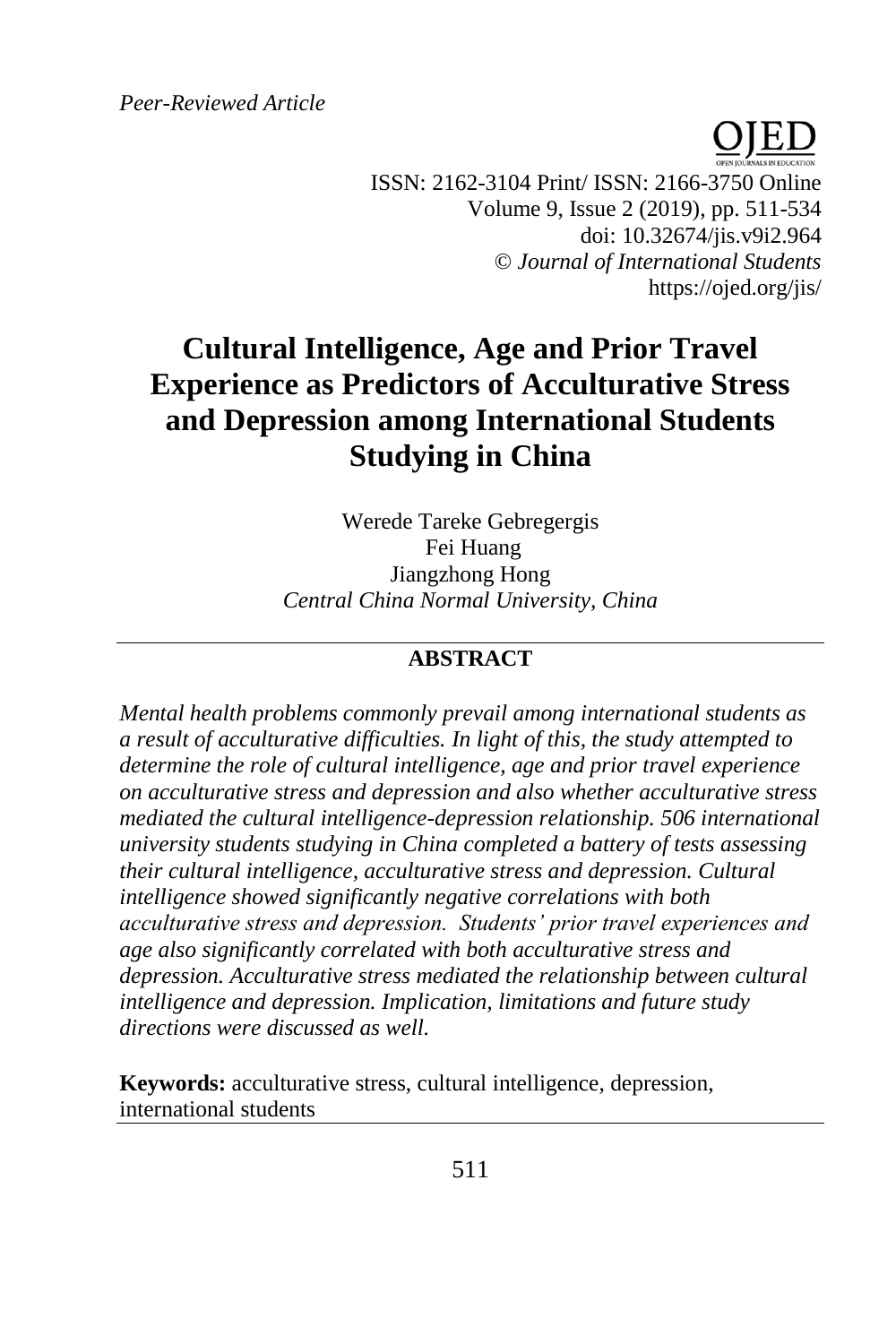## **INTRODUCTION**

Educational international exchange programs provide many advantages for international students and the host community. For instance, being part of the international intellectual learning environment community offers a tremendous opportunity for students to capitalize on their personal and professional potentials. It also provides the chance to familiarize with a wide range of cultures and thereby enriches their socio-cultural awareness and competence (Bevis, 2002). On the other hand, the full range of multidisciplinary skills and knowledge of the international students significantly enhance the intellectual capital and workforce and thereby the knowledge-based economic development of the host country (Bista, 2019). However, acclimating to the new environment of the host country may also be taxing for international students because of the accumulated pressure related to a new language, cultural values, and social norms, and the pressure may subsequently increase their feelings of stress or fear (Mustaffa & Ilias, 2013). International students were found to be at a high risk of undergoing challenges because of the acculturation related demands to the new social and educational environments (Mori, 2000; Yeh & Inose, 2003). It is for this reason that international students are commonly found to be more stressed and depressed than the domestic students (Krämer, Pröfer-Krämer, Stock, & Tshiananga, 2004).

The concern about mental health problems among international students inspired many researchers to conduct studies about numerous psychological resources and personal factors that influence the students' acculturative outcomes (Brunsting, Zachry, & Takeuchi, 2018). As part of this concern, the present study in its part has made an effort towards an accurate and comprehensive understanding of the relationship between psychological attributes as predictors and acculturative outcomes. More specifically, the study tried to examine how cultural intelligence as a psychological resource and personal characteristics like age and prior travel experience contribute to international students' psychological acculturation process and outcomes in the host environment.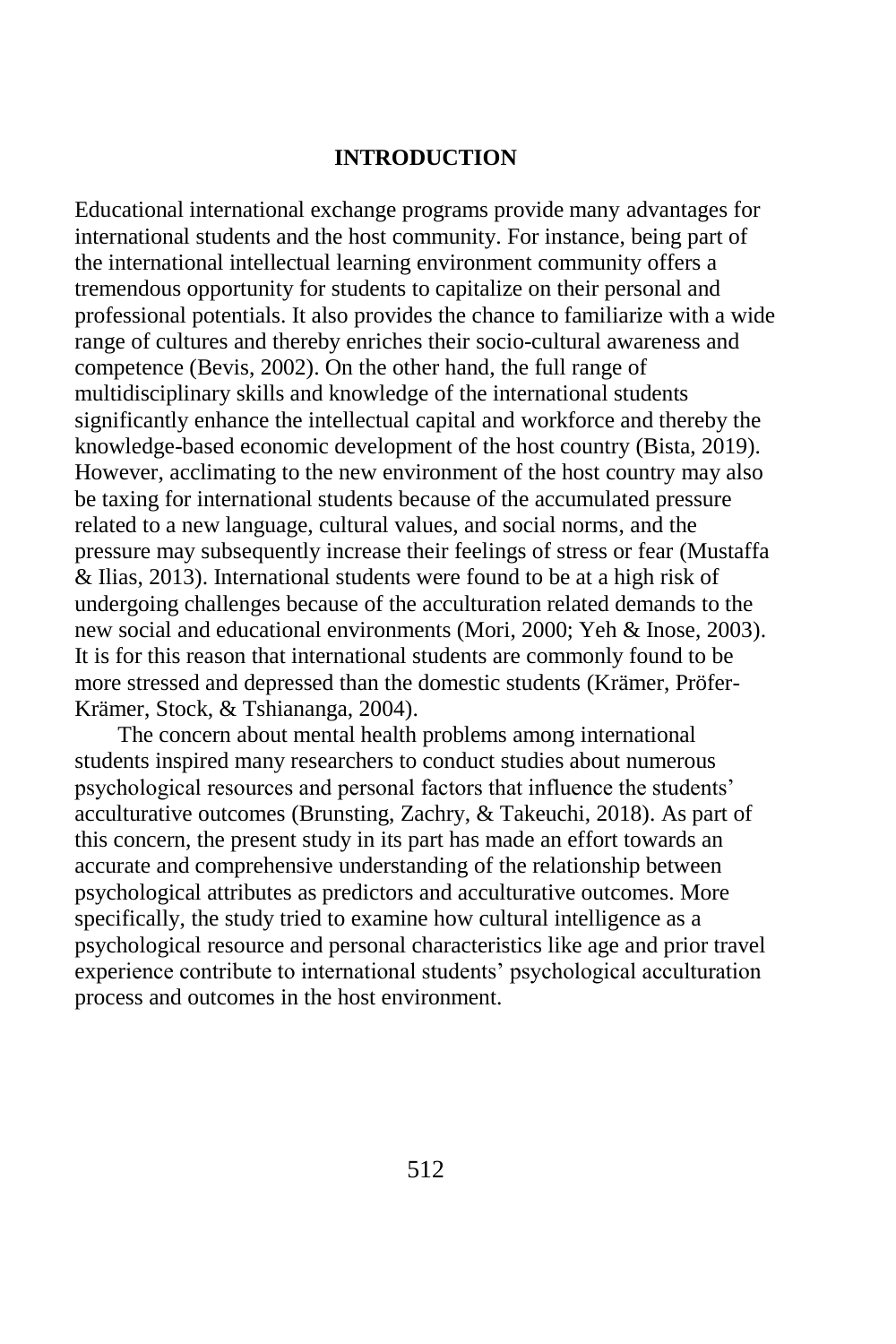## **THEORETICAL CONCEPTUALIZATION AND EMPIRICAL STUDIES**

## **Acculturative Stress**

According to Berry (2005), when individuals travel to a new environment, they undergo the process of acculturation. Acculturation takes place when people experience several psychological changes associated with the 'first hand' contact in the multicultural setting (Berry, 2005). As the acculturation process has its challenges, the acculturation outcome is not always positive. Berry (1997) has conceptualized the acculturation outcomes in two ways.

First, individuals encounter easily manageable behavioral changes which are barely challenging. This process of acculturative outcome entails three processes: culture shedding, culture learning, and culture conflict. In culture shedding and culture learning, individuals make intentional, selective and purposeful alterations in their behaviors and replace them with behaviors that appropriately fit within mainstream society. These processes are mostly termed as adjustments for the reason that all the adaptive changes are more of the acculturating individual than the host community (Ward, Bochner, & Furnham, 2005). Because of the non-problematic nature of such stages, individuals are less likely to experience significant acculturative difficulties. However, individuals may face some cultural conflicts which they may tackle through their conformity to the mainstream culture. For the individuals who search for integration, cultural conflict may be tackled in the context of multiculturalism. On the other hand, individuals who remain with sustained separation and marginalization may be sidelined from the arena of acculturation and face greater cultural conflict.

Second, acculturative stress is the appropriate conceptualization under which individuals come to realize the experience of acculturative difficulties as a result of acculturation that may not be easily resolved through normal intercultural adjustment. Given the general stress and adaptation paradigm, this approach advocates the study of the process of how individuals come to cope with problems at the initial stage and overtime. In this context, acculturative stress is an individuals' stress reaction towards the life dealings that are embedded in the involvement of acculturation (Berry, 2005) which may detrimentally affect his or her psychological well-being, causing physical and mental illness. Hence, the second conceptualization of acculturation process seems to indicate that international students may go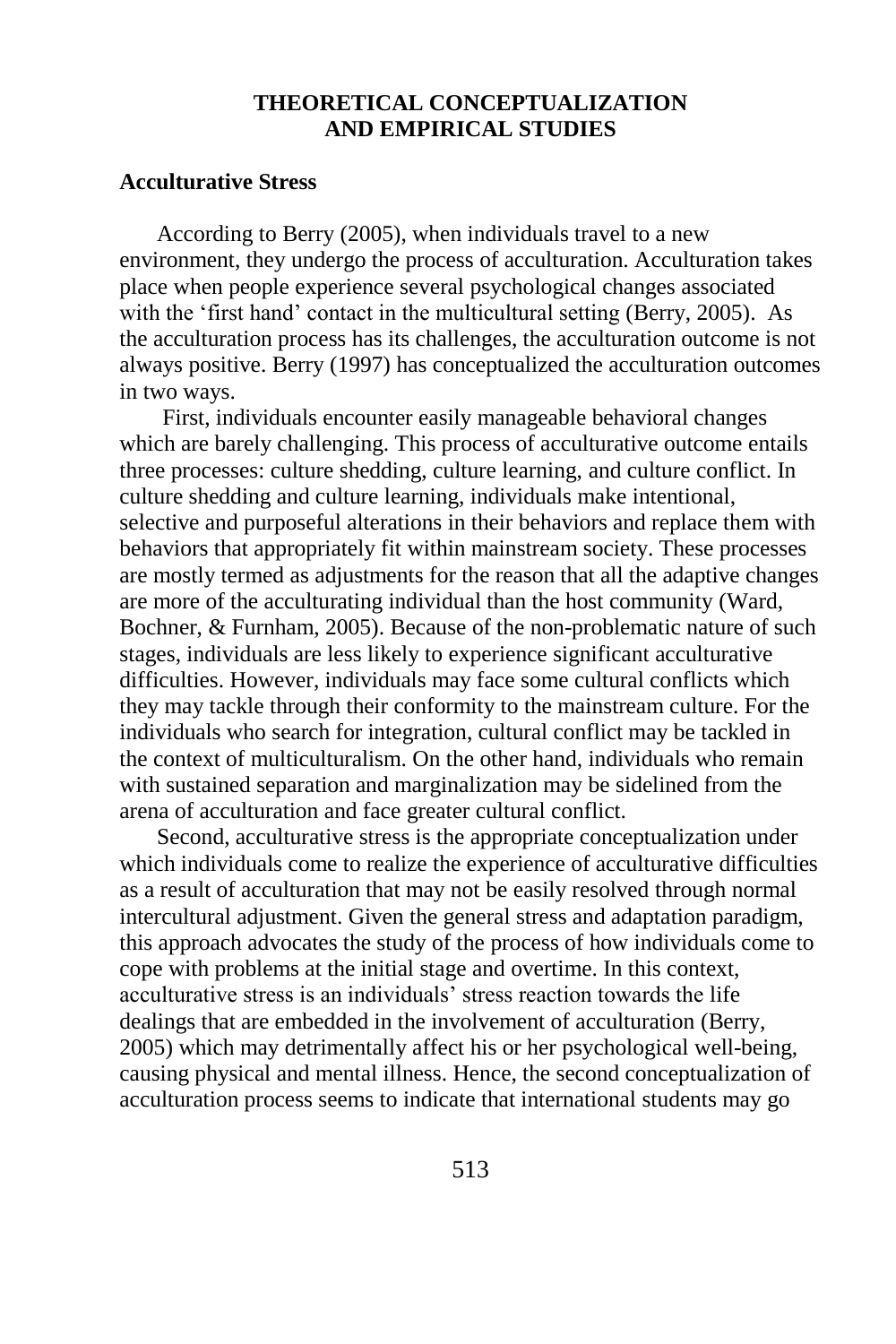through acculturative complications which may not be easily managed through cultural conformity.

## **Depression**

According to American Psychiatric Association (cited in Arslan, Ayranci, Unsal, & Arslantas, 2009), depression is a frequent and severe mental health problem characterized by loss of interest, depressed mood, low self-worth, sleep difficulties, poor concentration, feelings of guilt and low energy which unsympathetically affect person's thoughts, feelings and actions. Depressive symptoms can be chronic and persistent and lead to substantial impairments in an individual's ability to undertake his or her day to day responsibilities. As depression is a widespread problem that can affect a wide range of groups such as males, females, students, workers, adolescents (Pilgrim, Rogers, & Pescosolido, 2011), several research findings indicate that depression is a common psychological problem among students population of institutions for higher education (e.g., Beiter et al., 2015; Shamsuddin et al., 2013). In a systematic review of studies on depression prevalence among university students, the rate of prevalence among university students was also found substantially higher than those found in general population (Ibrahim, Kelly, Adams, & Glazebrook, 2013).

Research works on depression among international students are limited (Sümer, Poyrazli, & Grahame, 2008). However, some studies revealed that international students are prone to health problems like anxiety and depression because of a myriad of adjustment difficulties. For example, in a study conducted on depressive symptoms among international university students in northern Japan, the students were found experiencing depressive symptoms (Eskanadrieh et al., 2012). Similarly, in a survey study conducted in the Philippines, higher levels of depressive symptoms were detected among international students due to social and demographic factors such as level of satisfaction with one's financial condition, and level of closeness with parents and peers (Romeo, Madelene, Susana, & Cristina, 2013).

## **Cultural Intelligence**

Ang and Van Dyne (2008) defined cultural intelligence as an individual's capability to function commendably in a multi-cultural context. According to Livermore (2011), cultural intelligence refers to an individual's ability to effectively function in contexts characterized by different national, ethnic and organizational cultural practices. More to these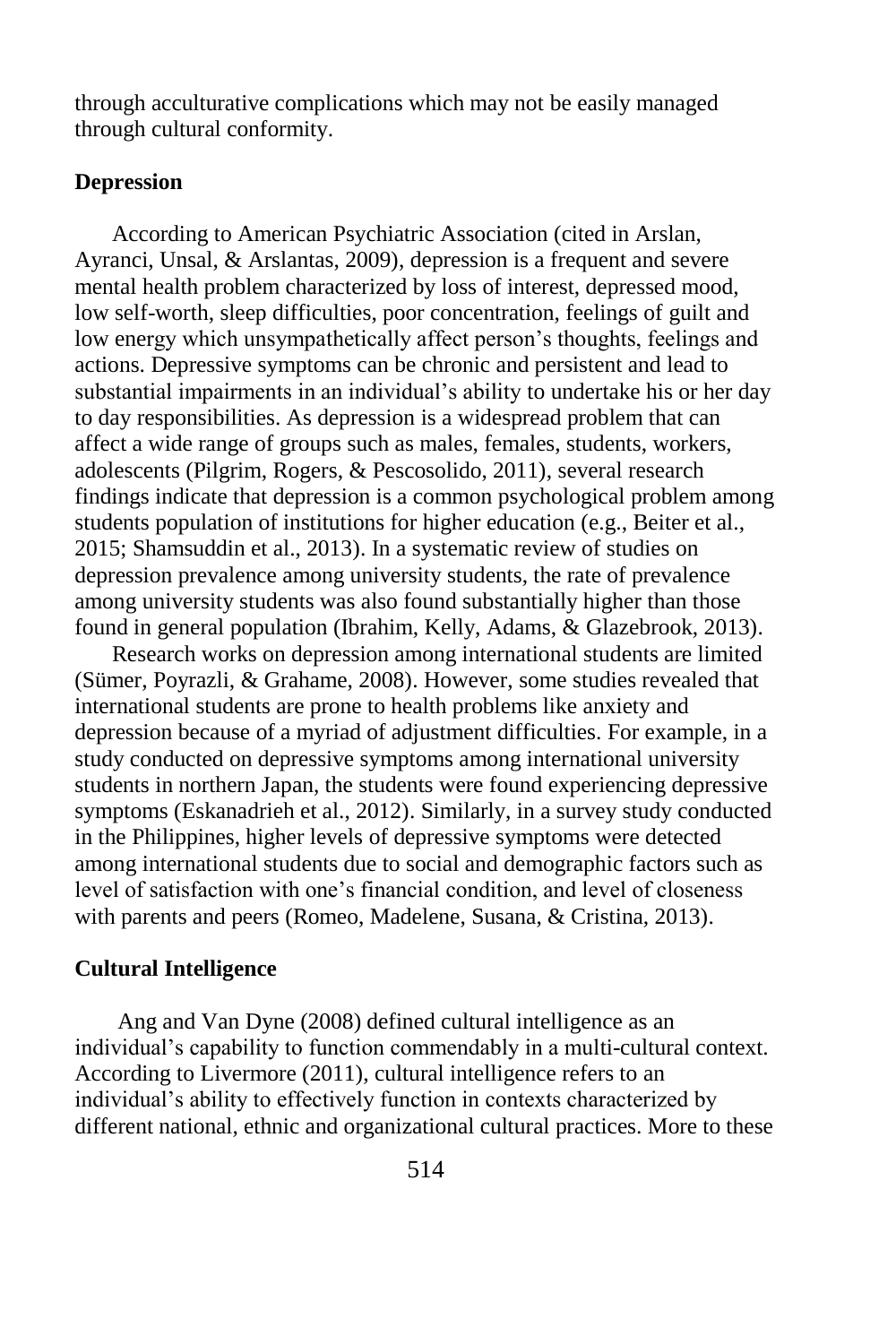definitions, cultural intelligence refers to the person's ability to interact effectively with people of different cultures (Crowne, 2008). The commonality between the definitions is that cultural intelligence is a unique individual quality that allows people to better function in cross-cultural settings. In the current study, it refers to the ability of international students to adequately adjust to the new social, cultural and educational environment of the host community. Cultural intelligence is believed to have an ameliorating impact on peoples' psychological adjustment to the new environment.

According to Earley and Ang (2003), cultural intelligence is a multidimensional construct that comprises of four facets: metacognitive, cognitive, motivational and behavioral. The metacognitive branch of cultural intelligence refers to how an individual makes sense of the multicultural experiences. The cognitive aspect of cultural intelligence refers to the general knowledge structures and cognitive maps about different cultural practices such as legal and economic systems, sociocultural values and norms. The motivational cultural intelligence refers to the individual's passion, interest, appreciation, and enthusiasm in acquiring and experiencing multiple cultural practices through having a positive interaction with people of different cultural upbringings. The behavioral aspect of cultural intelligence refers to the individual's competency to navigate both verbal and non-verbal actions that appropriately fit the multicultural interactions.

#### **Prior Travel Experience, Age, Acculturative Stress, and Depression**

Prior travel experience has long been thought to contribute to psychological adjustment positively because previous abroad exposure enables individuals to have a clear expectation about the potential adjustment difficulties that they could encounter in the host environment (Black, Mendenhall, & Oddou, 1991). It seems that individuals with previous international experience have the advantage of making the best use of their experience in better functioning in a culturally diverse environment. Despite the paucity of empirical studies conducted among international students, only a few of them are in favor of the protective role of students' previous travel experience against their adverse psychological acculturative outcomes (Akhtar & Kröner-Herwig, 2015).

Age is also another personal characteristic that affects students' acculturative experiences. The nature of the relationship between age and acculturative stress and depression is unclear and controversial. On one hand, some researchers argue that young individuals are not mature and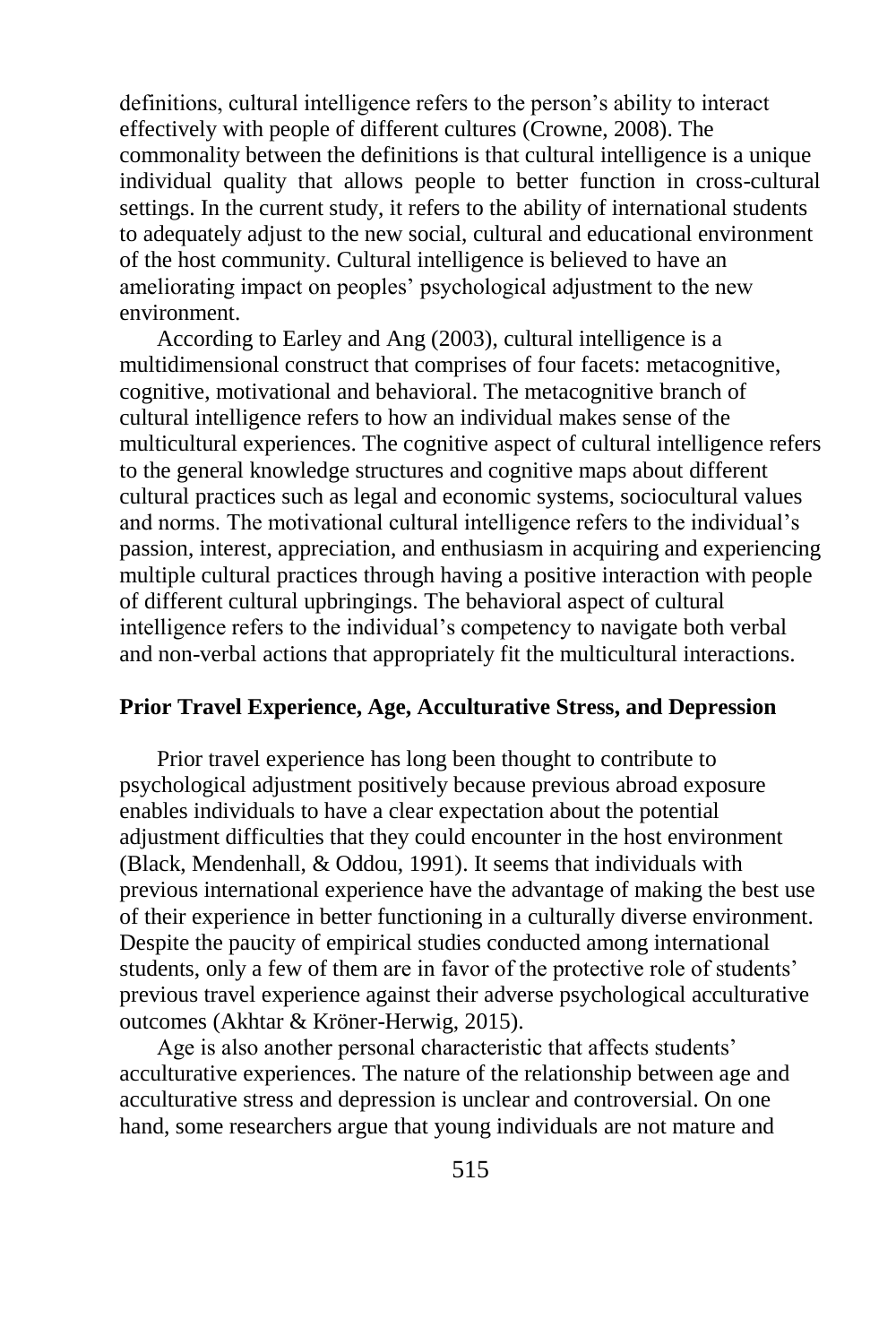competent enough to effectively deal with acculturative encounters and consequently become more prone to acculturative stress and depression. On the other hand, according to Berry (1997), young students are believed to better function and quickly adjust to new environment because of their flexibility and openness to learning the new lifestyles (e.g., language).

## **Cultural Intelligence, Acculturative Stress, and Depression**

Studies on cultural intelligence make an effort to clarify the reason why some individuals adapt more effectively to new intercultural setting than others. Cultural intelligence is one of the most prominent factors that profoundly influences the quality of the adjustment process to the new environment, that is to say individuals with high cultural intelligence tend to make a successful adjustment (Ng & Earley, 2006) with minimal experience of acculturative stress (Richard, Reginald, & Brent, 2006). Similarly, Le, Jiang, and Nielsen (2016) argue that cultural intelligence guides people in adjusting to the multicultural setting and handling stress, cultural barriers and difficulties in cross-cultural communications and interactions. Despite the limited empirical evidence for the relationship between cultural intelligence and acculturative stress, some studies have demonstrated that cultural intelligence is negatively related to acculturative stress. For instance, Khan (2015) conducted a study on 200 acculturating students in India and provided empirical evidence for the predicting impact of cultural intelligence on acculturative stress.

Tamannaeifar and Hesampour (2016) also found cultural intelligence to significantly contribute to students' adaptability to the university environment. Cultural intelligence guides the entire student population within and outside one's native country migrant student population to effectively function in acculturative processes. However, it has paramount importance on international students' psychological and sociocultural adjustments. In line with this argument, cross-cultural studies have also asserted that cultural intelligence significantly predicts the feeling of acculturative stress of the international students in the multicultural environment (Ayoob, Wani, Ahmad, Jan, & Dar, 2015). Such empirical studies indicate that cultural intelligence facilitates the process of acculturation towards the new environment and thereby shelters students from experiencing a plethora of harmful acculturative outcomes like stress and tension.

Previous cultural intelligence studies have informed us that cultural intelligence is positively associated with psychological well-being and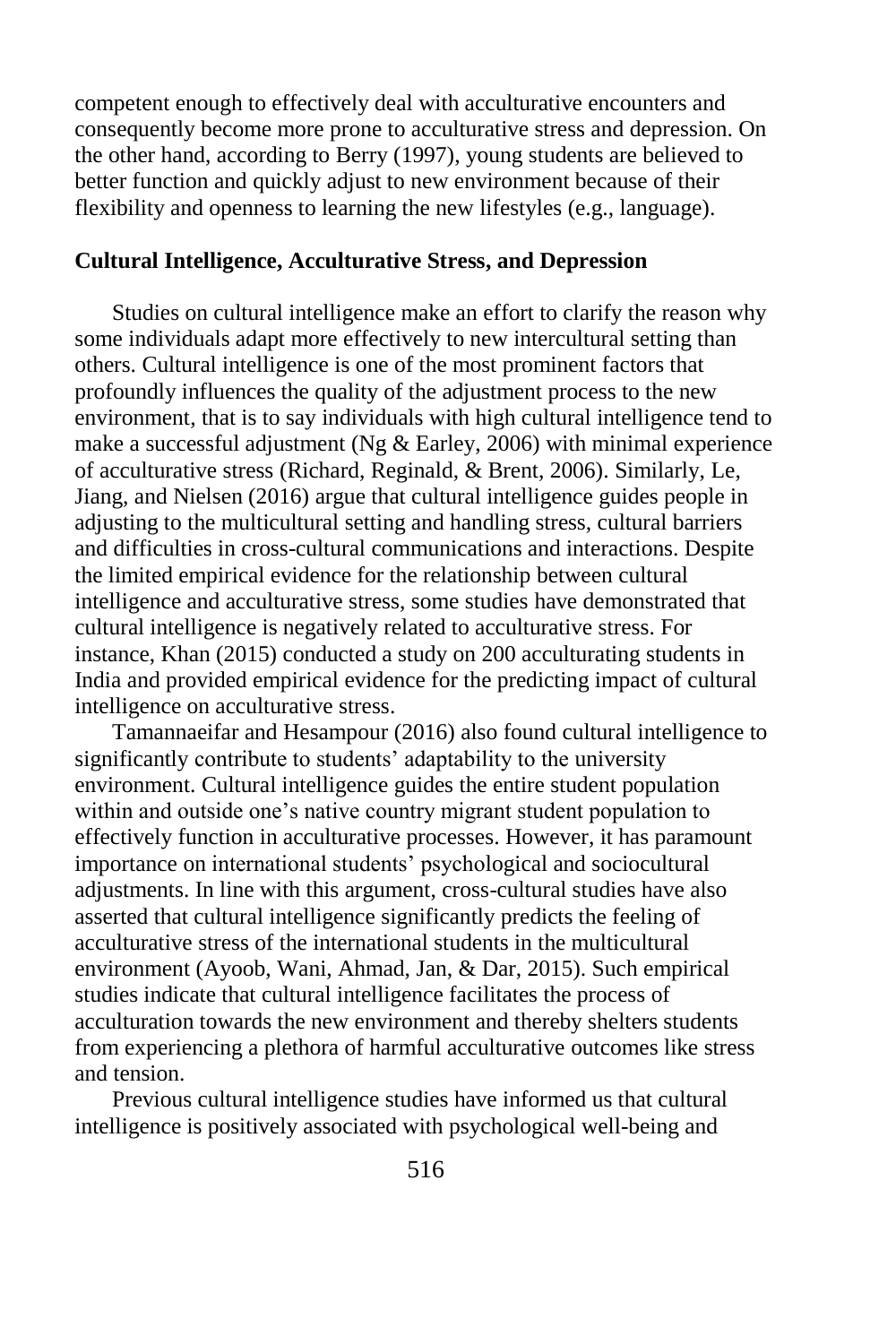negatively associated with mental health problems such as depression. For example, Elyasi et al. (2017) carried out a cross-sectional study of 385 university students to examine the relationship between cultural intelligence and mental health. Their report reveals that there is a significant relationship between cultural intelligence and mental health. In a similar recent study, cultural intelligence was also found to moderate the relationship between acculturative stress and somatic symptoms of general health, meaning that, the relationship between acculturative stress and somatic symptoms was stronger when cultural intelligence was low, but the relationship was weak when the level of cultural intelligence was high (Ayoob & Alsultan, 2017). In line with these findings, cultural intelligence moderated the relationship between culture shock, one component of acculturative stress, and psychological and sociocultural adaptation (Presbitero, 2016).

Additionally, a study on the relationship between cultural intelligence and psychological well-being with the moderating impact of mindfulness among 110 international students in Taiwan was carried out and reported. The report revealed that the metacognitive and behavioral components of cultural intelligence were positively and significantly correlated with psychological well-being (Yang & Chang, 2017). However, overall cultural intelligence was not significantly correlated with psychological well-being. Harrison and Brower (2011) conducted a study on the role of cultural intelligence and personality hardiness on homesickness by surveying 537 international students in the United States of America. Their results revealed that personality hardiness and all dimensions of cultural intelligence significantly predicted psychological adjustment; in particular, the emotional aspect of cultural intelligence depicted the most potent power of predicting homesickness. This result signposts the vital role of cultural intelligence in psychological adjustments, although the study examined only one aspect of acculturative stress (i.e., homesickness) as a measure of acculturative difficulties and which may not give a complete picture of adjustment difficulties.

Therefore, from the previous literature, it can generally be inferred that cultural intelligence, age, and prior travel experience impact acculturative stress and depression of the international students even though the studies are insufficient and some have controversial and mixed-up results.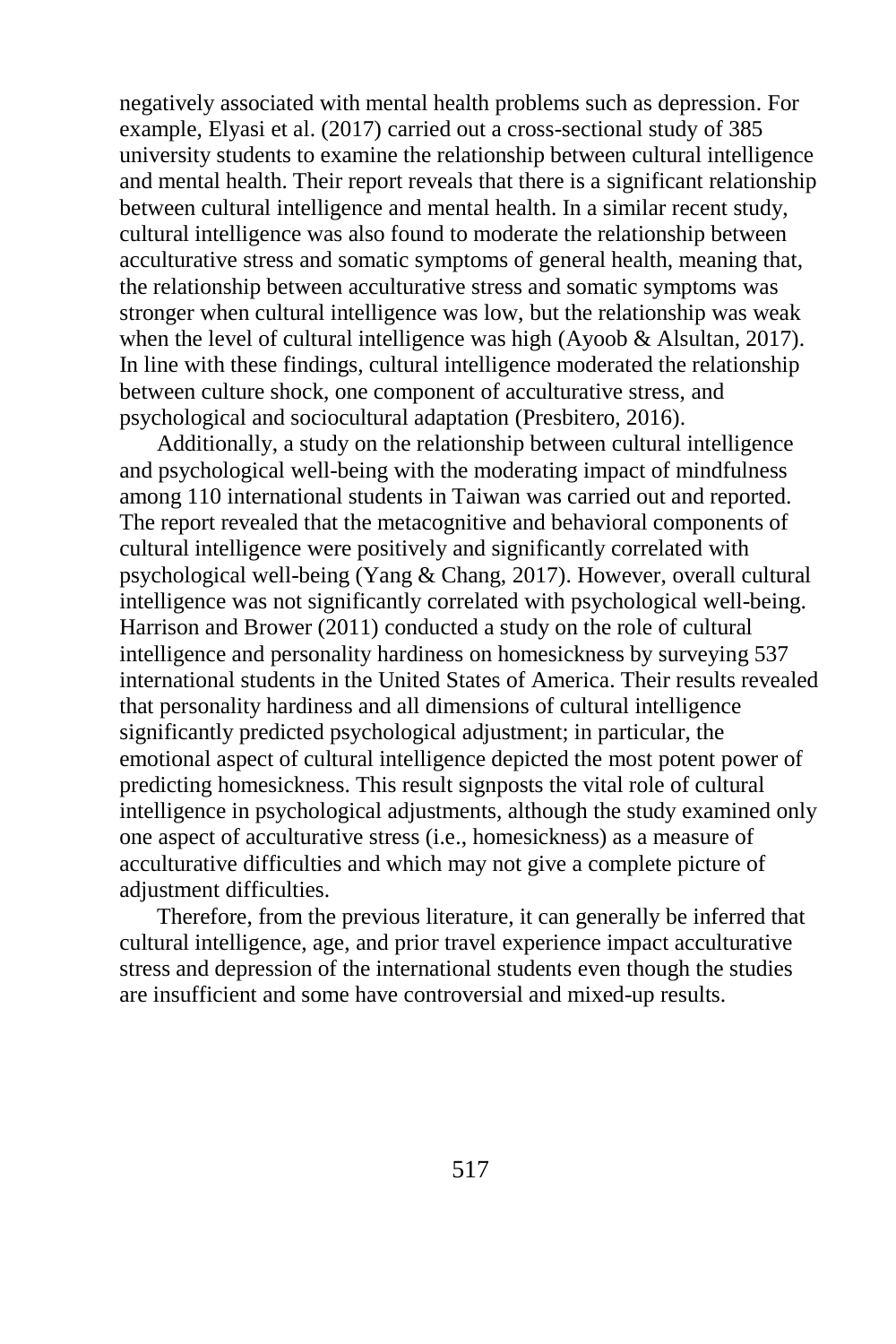# **Acculturative Stress as a Mediator Between Cultural Intelligence and Depression**

Some studies have analyzed the mediating effect of acculturative stress on the relationship between predictors and mental health outcomes. For instance, acculturative stress was found to function as a mediator on the relationship between the acculturation and mental distress and depression, indicating that a low level of acculturation intensified the level of acculturative stress and thereby led to debilitating mental health problems such as depressive symptoms (Cho, Jang, Ko, Lee, & Moon, 2017). Similarly, acculturative stress was found to mediate the connection between cultural orientation and psychological functioning, suggesting that balanced cultural orientation towards both the native and host culture shields individual students from higher acculturative stress and subsequently buffers against exacerbating mental health outcomes and can enhance positive health outcomes (Du, Li, Lin, & Tam, 2015).

#### **Statement of the Problem**

Acculturative stress, anxiety, and depression are appearing to be prevalent health problems among the international students as a result of adjustment difficulties in a new environment. Given this, there is a need to have an accurate and comprehensive understanding of the antecedents of psychological adjustment and thereby to find out strategies that have the potential of safeguarding students from detrimental acculturative outcomes. For this purpose, researchers have uncovered various psychological resources such as coping skills, social support, self-efficacy, emotional and cultural intelligence, and personality which act as vital influencing factors of psychological adaptation (Mesidor & Sly, 2016). However, empirical studies about cultural intelligence on international students have globally been unheeded and lagged behind (Wang, Heppner, Wang, & Zhu, 2015).

Likewise, the international students' adjustment studies from individuallevel perspective are also limited in China although the number of students in the country is swiftly increasing (Wen, Hu, & Hao, 2017). Drawing on the prevailing mental health problems among the students and the limited cultural intelligence studies, the present study primarily endeavored to address the gap by examining the relationships between cultural intelligence, acculturative stress and depression. Understanding the relationship between the study variables may provide practical implication for university communities in assisting international students to better adjust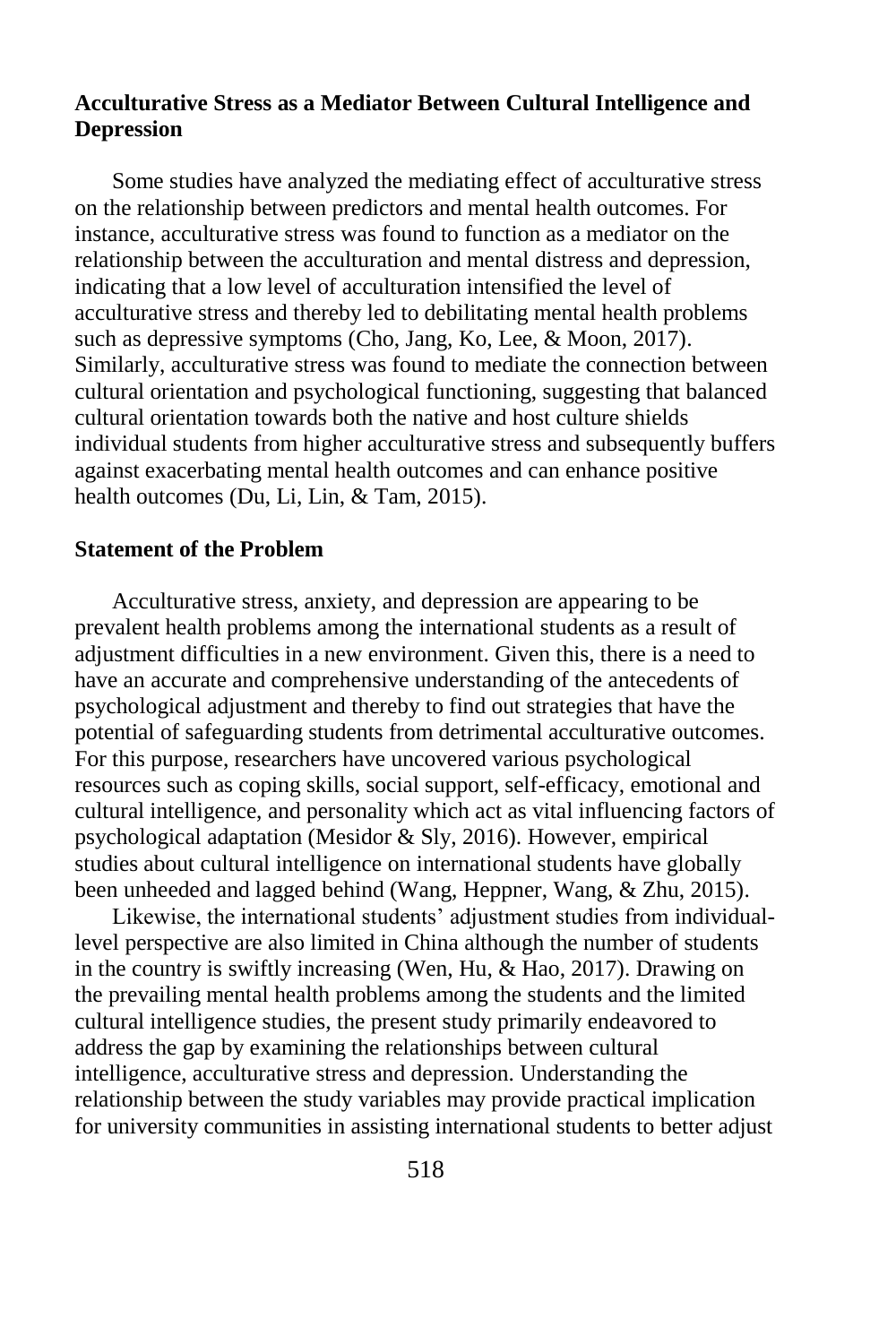to the new environment and thereby fostering their psychological health and well-being.

## **Research Hypotheses**

Following the reviewed literature and the theoretical conceptualization of cultural intelligence and acculturative stress, the study voiced the following hypotheses.

Hypothesis 1: Students with prior international travel experience before coming to China have lower acculturative stress and depression than students with no previous travel exposure.

Hypothesis 2: Younger students have lower acculturative stress and depression than older students.

Hypothesis 3: Students' cultural intelligence negatively relates to acculturative stress.

Hypothesis 4: Students' cultural intelligence negatively relates to depression.

Hypothesis 5: Acculturative stress plays mediating role to the relationship between cultural intelligence and depression.

## **METHOD**

#### **Participants**

The study recruited a total of 506 volunteer international university students (44% females) with the average age of 27.32. Participants were conveniently selected from seven universities located in Wuhan, a city located in central China. Their average length of stay in the host country was 21 months. 61% of them had prior international travel experiences. 70% of the participants were single while the rest of 30% were married. The frequency distribution of the respondents as per educational status was 30% Bachelors, 41% Masters and 29% Doctorate. Majority of the participants were from Asia (45%), and Africa (41%), and 14% were from the rest of the continents (Europe, Oceania, Latin America, and North America). To determine the sample size, the minimum required sample size using Yamane (1973)'s formula with the margin of error of 5% was calculated. Out of the total population of around 14, 000 international students studying in the seven targeted universities in 2018, the calculated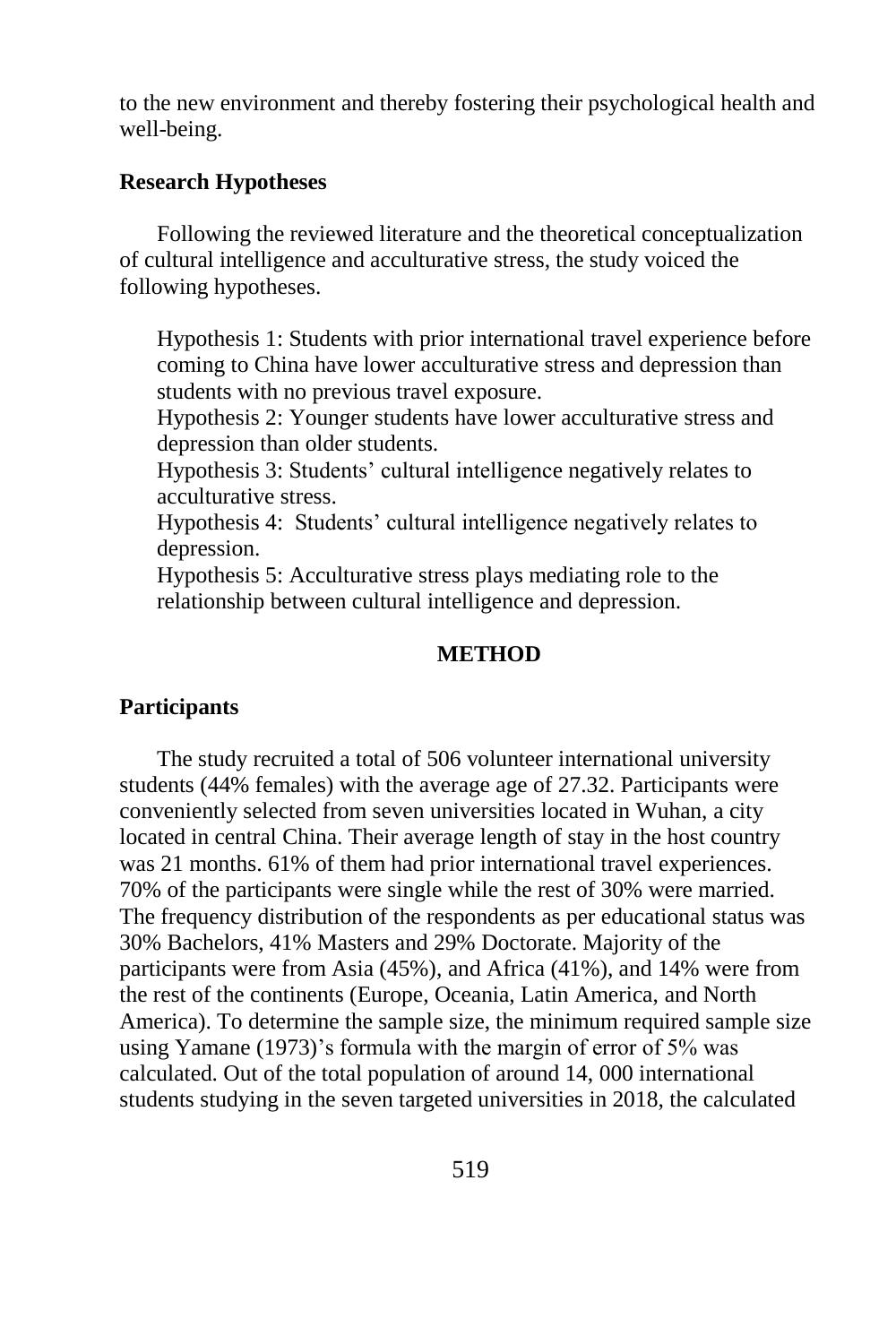sample size is 388.9. The sample size of the current study was 506, which is higher than the calculated sample size.

#### **Measures**

#### *Cultural Intelligence*

The study employed Ang et al. (2007)'s Cultural Intelligence Scale (CQS) to measure cultural intelligence. CQS is a reliable 20 item multifaceted scale encompassing four subscales rated on seven points Likert scales ranging from 1 (*Strongly Disagree*) to 7 (*Strongly Agree*). The four subscales of CQS are Metacognition (4 – items,  $\alpha$  = .72), Cognition (6 – items,  $\alpha$  = .86), Motivation (5 – items,  $\alpha$  = .76), and Behavior (5 – items,  $\alpha$  = .83). Higher scores reflect a higher level of cultural intelligence. Several studies supported the reliability of the instrument (Khan, 2015; Yang & Chang, 2017). Some studies provided evidence for the predictive, discriminant and convergent validity of the measure (e.g., Ang et al., 2007; Khan & Hasan, 2016).

#### *Acculturative Stress*

The study adopted Acculturative Stress for International Students Scale (Sandhu & Asrabadi, 1994) to measure the acculturative stress. The device is a 36- items self-report questionnaire rated on 5 points Likert scale ranging from 1 (*Strongly Disagree*) to 5 (*Strongly Agree*). Higher scores represent the prevalence of higher level of acculturative stress. Several researchers have agreed that the measure is a highly reliable instrument with reliability coefficient, ranging from .92 to .94 (e.g., Liu et al., 2016; Sandhu & Asrabadi, 1994; Wei et al., 2007). Besides, Sandhu and Asrabadi (1994) provided validity evidence for the instrument.

#### *Depression*

Radloff (1977)' Center for Epidemiological Studies Depression Scale (CES-D) was used to measure depression. CES-D is a self-report instrument devised to measure depressive symptoms such as depressed mood, the feeling of worthlessness, loss of appetite, poor concentration and sleep disturbance in the general population. CES-D contains 20 both positively and negatively worded items rated on four points Likert scale which ranges between 1 (*Rarely or none of the time*) and 4 (*All of the time*). Higher scores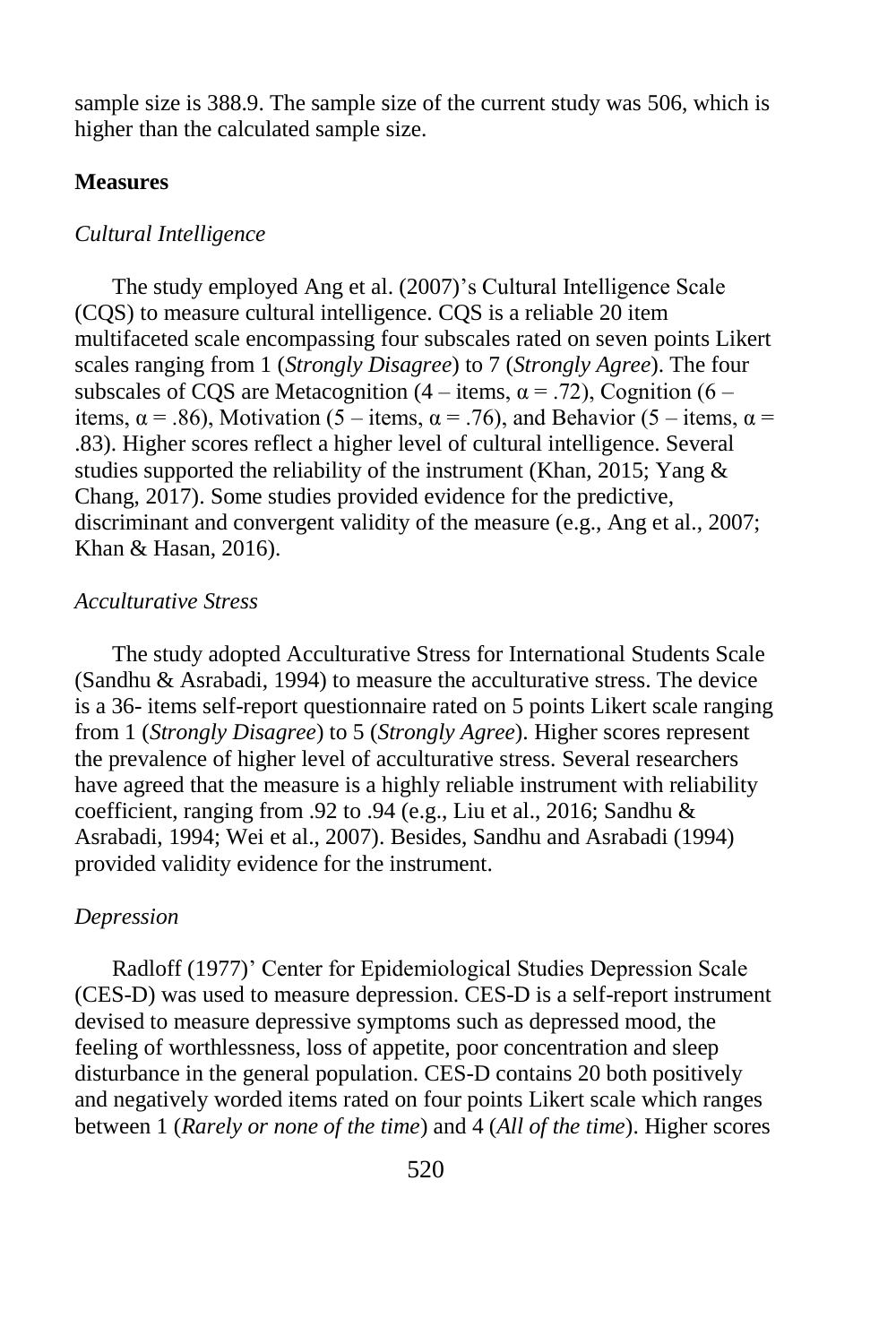reflect a prevalence of higher depressive symptoms. CES-D has consistently been reported to have high Cronbach's alpha coefficients ranging from .85 to .90 across studies (Radloff, 1977).

#### *Data Collection Procedure*

Once the study was approved by the School of Psychology, Central China Normal University, anonymous self-report questionnaires were distributed to the participant students in their respective schools and classrooms. Some senior Master or Ph.D. students from Central China Normal University involved in administering, guiding and facilitating the data gathering process in case participants may face difficulties in understanding the item statements. According to the ethical rules of psychological research in China, participation in the present study was voluntary and based upon informed consent. Participants were also assured that the data would not be used for any other purpose than the research.

#### **RESULTS**

#### **Descriptive Statistics of the Study Variables**

Table 1 presented the summary of the means, standard deviations and reliability coefficients of the valuable measures in the study. Reliability of the instruments was established by Cronbach's alpha. The study measures were found to have sufficient internal consistency, reflecting that the data obtained from this scale was trustworthy. Besides, to assess the assumption of normality for the study variables, measures of distribution shape, skewness and kurtosis were calculated. The values for skewness and kurtosis between  $-2$  and  $+2$  are considered as acceptable limits to prove the normal univariate distribution (Gravetter & Wallnau, 2014). Therefore, as depicted in Table 1, the values of skewness and kurtosis for all study variables fell within the acceptable range, reflecting that data were normality distributed.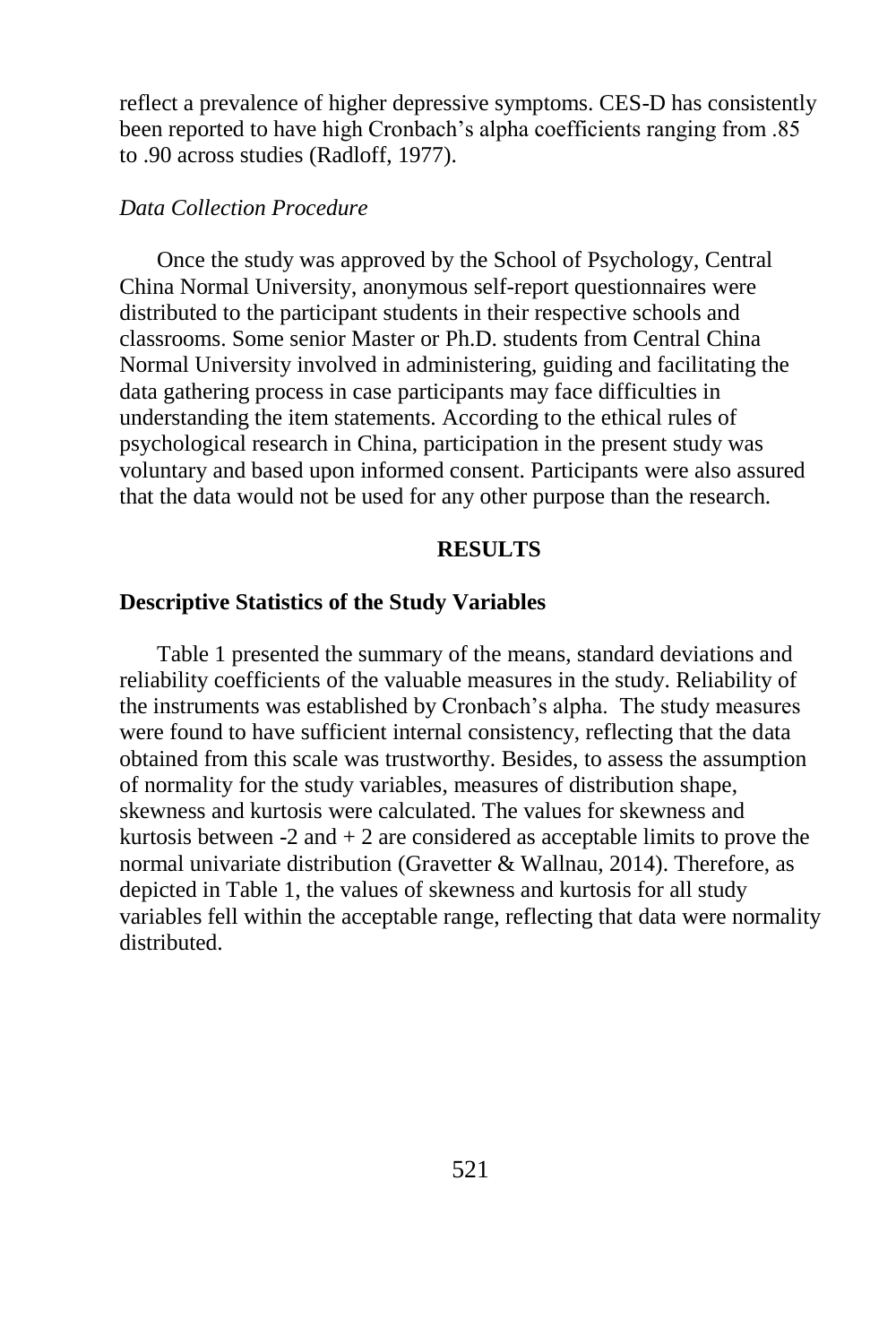| Variables     | alpha | M    | SD   | Sk      | Kи      |  |
|---------------|-------|------|------|---------|---------|--|
| Cultural      | 0.88  | 4.65 | 0.86 | 0.00    | $-0.09$ |  |
| intelligence  |       |      |      |         |         |  |
| Acculturative | 0.92  | 2.27 | 0.57 | $-0.08$ | $-0.49$ |  |
| stress        |       |      |      |         |         |  |
| Depression    | 0.82  | 1.88 | 0.41 | 0.41    | $-0.32$ |  |

**Table 1: Summary of Descriptive Statistics of the Study Variables** 

The summary of the inter-correlations between the study variables are presented in Table 2. The results indicated that students with no previous travel experience as well as older students reported greater acculturative stress, and students with no previous travel experiences as well as younger students reported higher depression. Cultural intelligence was found to be negatively related to both acculturative stress ( $r = -0.27$ ,  $p < .01$ ) and depression  $(r = -0.18, p < .01)$ , delineating that students with a higher level of cultural intelligence were found to have lower acculturative stress and fewer depressive symptoms.

## **Bivariate Correlations Between Study Variables**

The summary of the inter-correlations between the study variables are presented in Table 2. The results indicated that students with no previous travel experience as well as older students reported greater acculturative stress, and students with no previous travel experiences as well as younger students reported higher depression. Cultural intelligence was found to be negatively related to both acculturative stress ( $r = -0.27$ ,  $p < .01$ ) and depression  $(r = -0.18, p < .01)$ , delineating that students with a higher level of cultural intelligence were found to have lower acculturative stress and fewer depressive symptoms.

| Variables                   |           |            |            |          |
|-----------------------------|-----------|------------|------------|----------|
| Age                         | 1.00      |            |            |          |
| Prior Travel Experience     | 0.03      | 1.00       |            |          |
| Cultural Intelligence       | 0.01      | $0.18***$  | 1.00       |          |
| <b>Acculturative stress</b> | $0.16***$ | $-0.19***$ | $-0.27***$ | 1.00     |
| Depression                  | $-0.10^*$ | $-0.10^*$  | $-0.18***$ | $137***$ |

*Note*. \* $p < 0.05$ , \*\* $p < 0.01$ . For Prior travel experience: Yes = 1, No = 0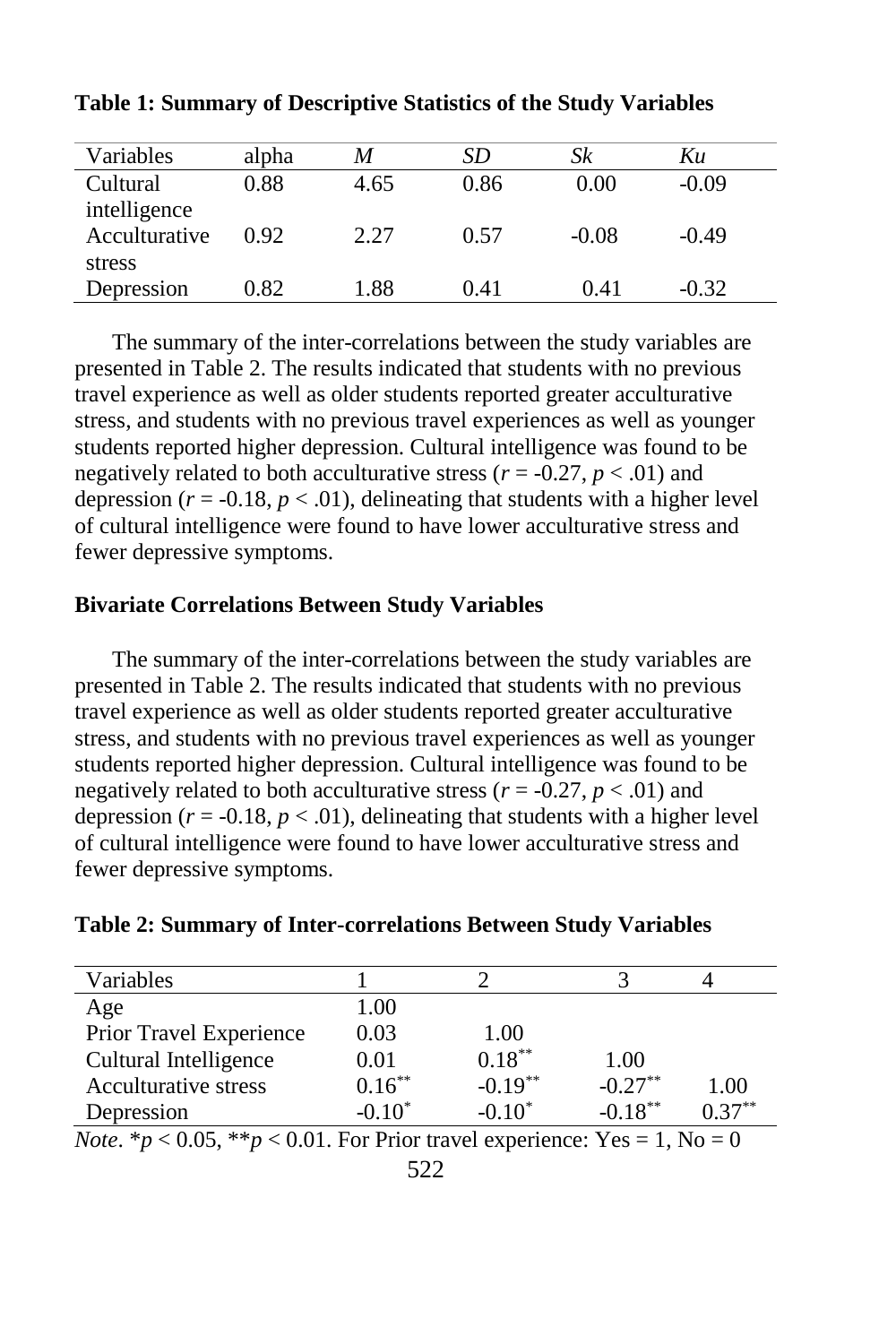# **Predicting Acculturative Stress from Age, Prior Travel Experience and Cultural Intelligence**

The hierarchical multiple regression analysis was run to examine the predicting effect of age, prior travel experience, and cultural intelligence. Predicting variables were sequentially entered into the equations. Age and prior abroad travel experience were put into the first block. With the variables of the first bock already inputted, cultural intelligence was entered into the second bock. The results were presented in table 3.The results indicated that the combined effect for block one variables accounted for 7% of the variance in acculturative stress. Students with prior travel experience  $(\beta = -0.20, p \le 0.01)$  and younger students  $(\beta = 0.17, p \le 0.01)$  reported less acculturative stress. When cultural intelligence was added into the second block, the overall model explained 12% variance. After controlling the effects of age and prior travel experience, cultural intelligence explained additional 5% of the variance in acculturative stress and this additional contribution was statistically significant. Students with higher cultural intelligence experienced lower level of acculturative stress ( $\beta$  = -0.24, *p* < .001). Prior travel experience ( $\beta$  = -0.16, p < .01) and age ( $\beta$  = 0.17, p < .01) continued to maintain their significant unique contribution in the second bock.

# **Predicting Depression from Age, Prior Travel Experience, Cultural Intelligence and Acculturative Stress**

Similar with the above analysis, participants' age and prior travel experience were put into the first block of the model followed by adding acculturative into the second block and cultural intelligence into the third block. As depicted in Table 3, findings of the analyses noticed that students' age and prior travel experience tallied to explain 2% of the variance in depression. Students who had the experience of travelling abroad ( $\beta$  = -0.10,  $p < .05$ ) and older students ( $\beta = -0.11$ ,  $p < .05$ ) appeared to have fewer depressive symptoms. Including cultural intelligence into the second block of the model improved the predicting power of the overall model to account for 4% of the variance in the outcome variable and this was statistically significant. Cultural intelligence additionally contributed 2% of variance in depression statistically significantly. Culturally intelligent students reported less depressive symptoms ( $\beta$  = -.16,  $p$  < .001). Compared to block one, age continued to maintain its significant unique contribution to the outcome variable in the second model.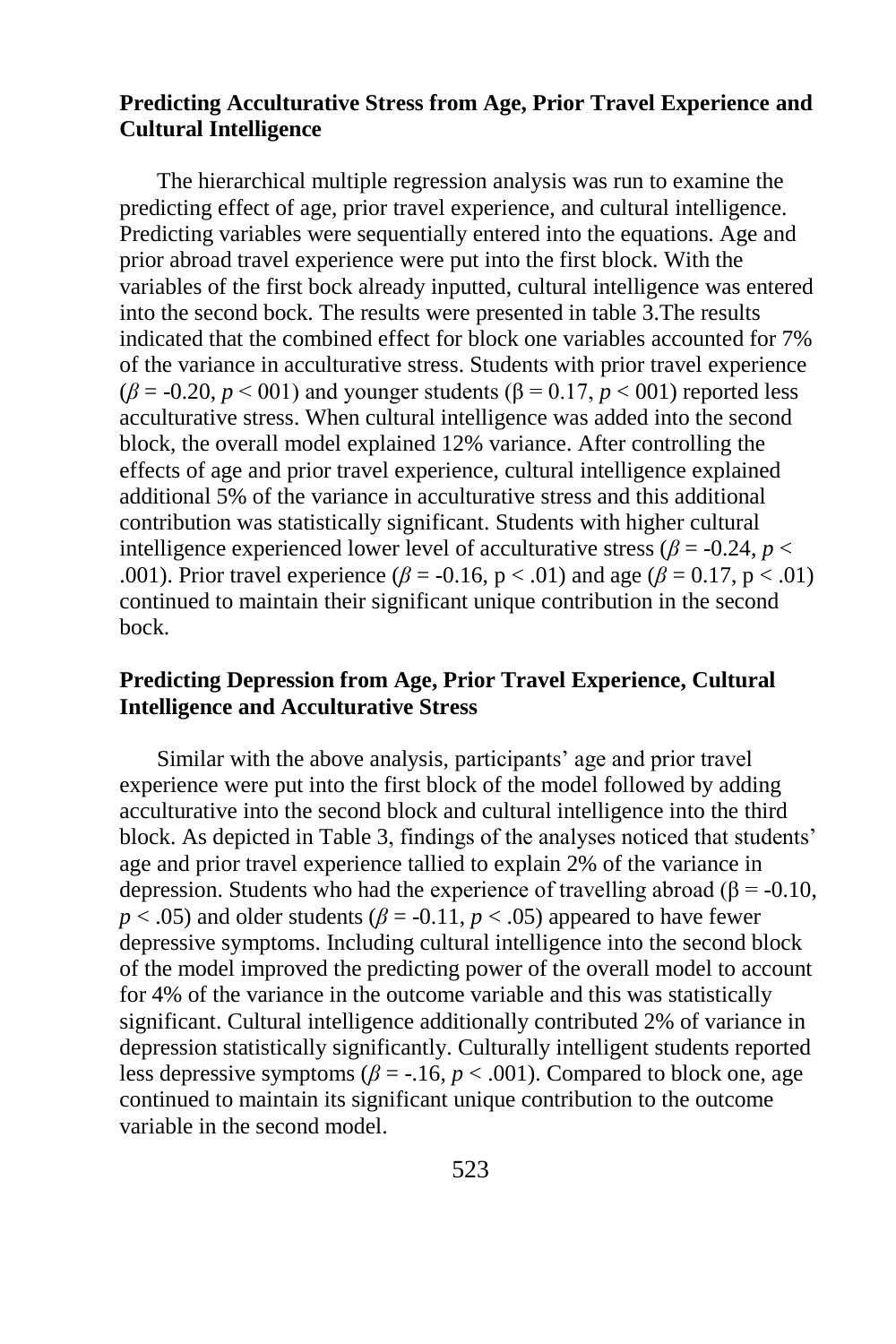|                                   | Outcome:<br>Acculturative stress |            |           | Outcome:<br>Depression |            |
|-----------------------------------|----------------------------------|------------|-----------|------------------------|------------|
| Predictors                        | Equation1                        | Equation2  | Equation1 | Equation2              | Equation3  |
| Age                               | $0.17***$                        | $0.17***$  | $-0.11*$  | $-0.11*$               | $-0.17***$ |
| <b>Prior Travel</b><br>Experience | $-0.20***$                       | $-0.16***$ | $-0.10^*$ | $-0.07$                | $-0.01$    |
| Cultural<br>intelligence          |                                  | $-0.24***$ |           | $-0.16***$             | $-0.07$    |
| Acculturative<br>stress           |                                  |            |           |                        | $0.38***$  |
| $R^2$ change                      | 0.07                             | 0.05       | 0.02      | 0.02                   | 0.13       |
| F change                          | $17.60***$                       | $22.63***$ | $5.52^*$  | $8.03***$              | $26.30***$ |

**Table 3: Summary of Hierarchical Regression for Predictors of Acculturative Stress and Depression** 

*Note.* For Prior travel experience:  $Yes = 1$ ,  $No = 0$ .  $p < 0.05$ ;  $p > 0.01$ ; \*\*\**p* < 0.001. Regression coefficients were standardized.

When the acculturative stress was added into the third bock, the overall model explained 18% of the variance in depression and the regression equation was statistically significant. After controlling the effects of age, prior travel experience, and cultural intelligence, acculturative stress contributed an additional 13% of the variance in depression. The additional contribution was statistically significant as well. This result indicated that international students with high level of acculturative stress experienced greater depressive symptoms than the ones with lower acculturative stress. The unique effect of age on depression in block three was still significant, while the unique effect of prior travel experience on depression was reduced to be insignificant, indicating that the effect of prior travel experience was mediated by cultural intelligence and acculturative stress.

## **Mediating Effect of Acculturative Stress on the Relationship Between Cultural Intelligence and Depression**

The mediating effect was tested with the PROCESS macro for SPSS (Hayes , 2013) with controlling age and prior travel experience. As displayed in figure 1, cultural intelligence predicted both the mediating variable of acculturative stress ( $a = -16$ ,  $t = -5.68$ ,  $p < .001$ ) and outcome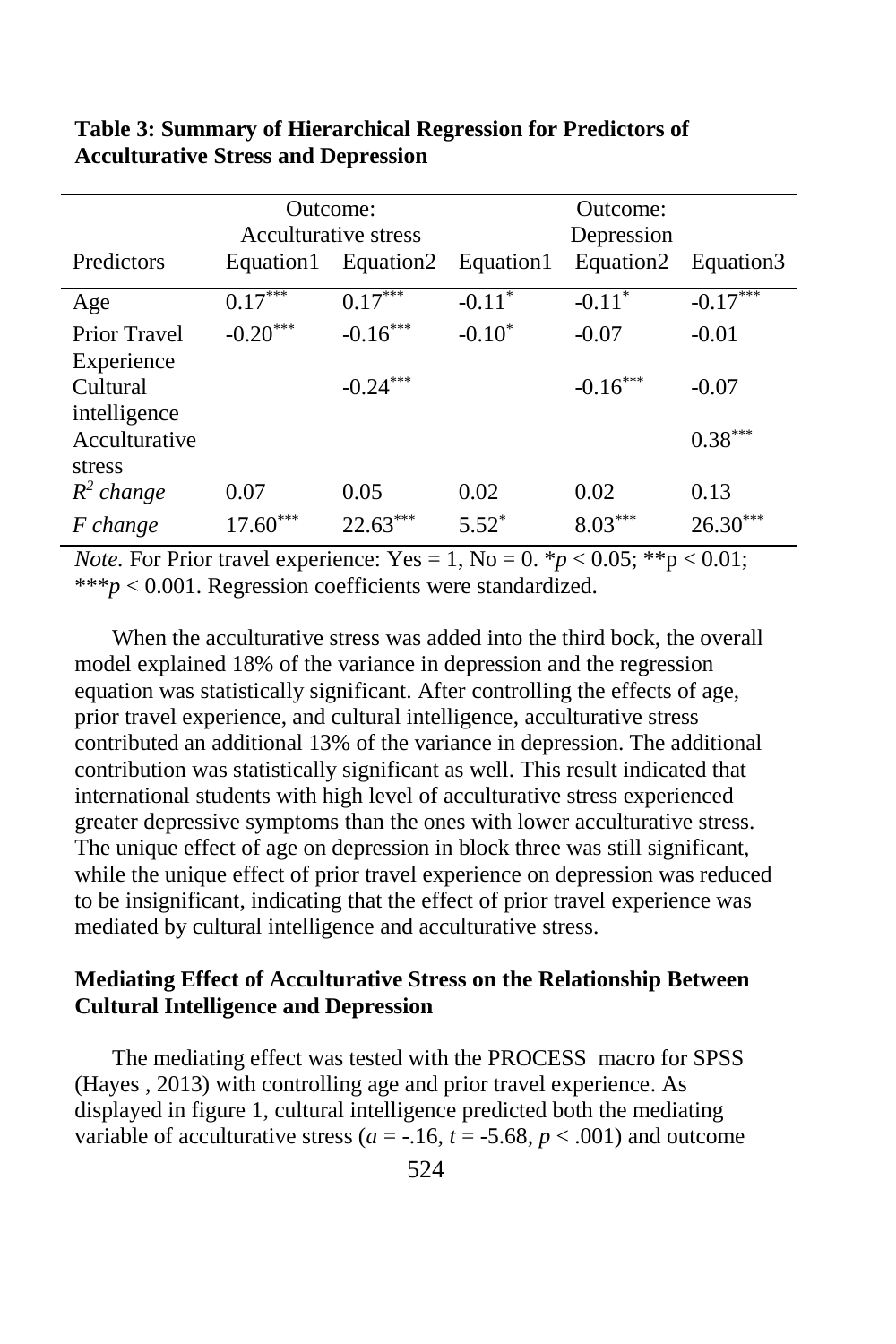variable of variable of depression ( $c = -0.08$ ,  $t = -3.69$ ,  $p < .001$ ). The mediator also predicted the dependent variable ( $b = .28$ ,  $t = 8.76$ ,  $p < .001$ ). The direct effect of cultural intelligence on depression was no longer significant( $c' = -.03$ ,  $t = -1.69$ ,  $p = .09$ ). The indirect effect was  $(-0.16)(0.28)$  $= -0.04$ . To assess the significance of the indirect effect, bias-corrected 95% CI was computed based on 5000 bootstrapping resample , and the indirect effect was  $-0.04$ ,  $SE = .01$ , 95% CI was from  $-0.07$  to  $-0.03$ . This interval does not overlap with zero denotes significant mediation.

#### **Figure 1: Mediation Path Diagram**



*Note.* Unstandardized coefficients, with standard errors in parentheses. \*\*\**p* < .001

## **DISCUSSION**

The study examined how age, prior travel experience and cultural intelligence impact acculturative psychological outcomes (i.e., acculturative stress and depression). In line with the hypothesis that age and prior travel experience predict acculturative stress and depression, the present finding confirmed that students with previous exposure experienced lower acculturative stress and depression than their counterparts. Several studies supported the present finding that previous abroad exposure decreased students' feeling of stress (Akhtar & Kröner-Herwig, 2015; Smiljanic, 2017) and depression. It is not a surprise that students with previous travel experience reported lower acculturative stress and depression because those students have already experienced how it felt to be very far from home. They might have also gained the skill and competence on how to adjust to the new environment because of their clear expectation and visualization about the host environment (Smiljanic, 2017). Pertaining to age, the study found younger students to experience less acculturative stress which is in line with Berry's (1997) argument that young individuals easily integrate with mainstream society. Despite their better adjustment to the new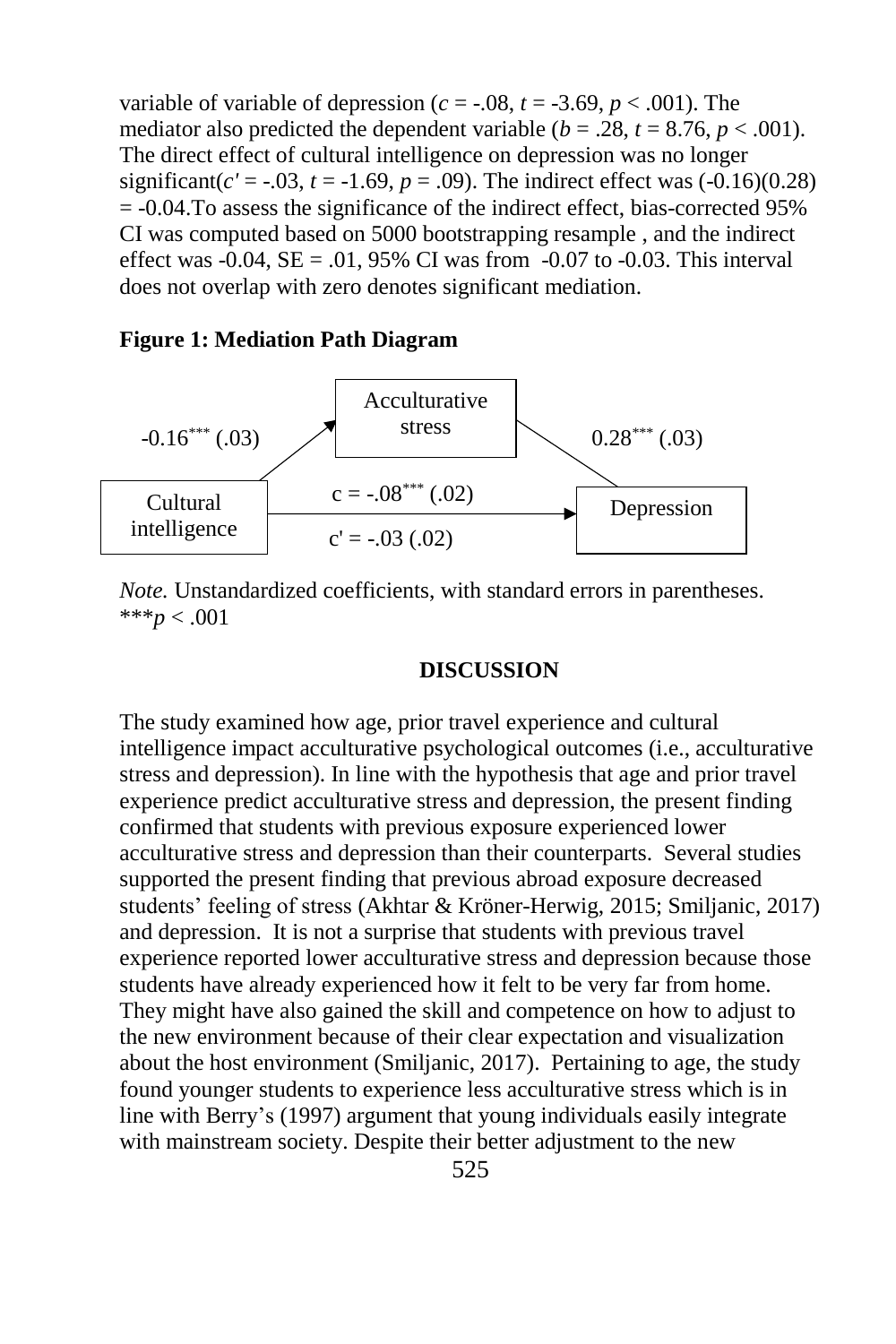averment, younger students reported greater depressive symptoms than older students. The reason for this might be attributed to the psychological and emotional immaturity of younger students to successfully cope with emotional disturbances, frustration, and hopelessness which might be stemmed from factors that are not associated with adjustment difficulties such as academic failures, and relationship problems. Even though there is a scarcity of depression studies among international students (Sümer et al., 2008), some studies reported that the rate of prevalence of depression is relatively common among the students irrespective of their age (Eskanadrieh et al., 2012).

Following the acculturative stress models of Berry (2003) and cultural intelligence model of Ang and Van Dyne (2008), the study conjectures that cultural intelligence predicts acculturative stress and depression assuming that students who are culturally aware before they come into the first contact with the new society are likely to experience less acculturative difficulties and depression. The finding of the study corroborated this hypothesis that international students with a higher level of cultural intelligence before they sojourn to the host community reported less acculturative stress and depression. A possible explanation for this finding goes to the theoretical postulation of cultural intelligence as part of general intelligence and acculturative stress. Berry (2003), in his acculturation theory, argued that psychological resources that individuals bring to the arena of acculturation are essential features of psychological acculturation.

In their cultural intelligence model, Ang and Van Dyne (2008) conceptualized cultural intelligence as a mental ability that enables individuals to control and be aware of their cognitive processes in dealing with people of different cultures. It also enables them to critically and consciously examine their own culture in order to make a possible amendment to better fit in with the host culture (Van Dyne et al., 2012). According to Ang and Van Dyne (2008), the ability of individuals to gain comprehensive knowledge and understanding of the host community's cultural practices allows them to develop a sense of cultural recognition and appreciation which notably orchestrates and guides their social interaction within the culture. Subsequently, individuals who have higher cognitive cultural intelligence are believed to better function and develop healthy relationships with culturally diverse people. Motivational cultural intelligence enables international students to obtain the necessary willingness to acquire important cultural information and learn from other culturally diverse students (Van Dyne et al., 2012). Besides, motivational cultural intelligence encapsulates individuals' internal motivation as a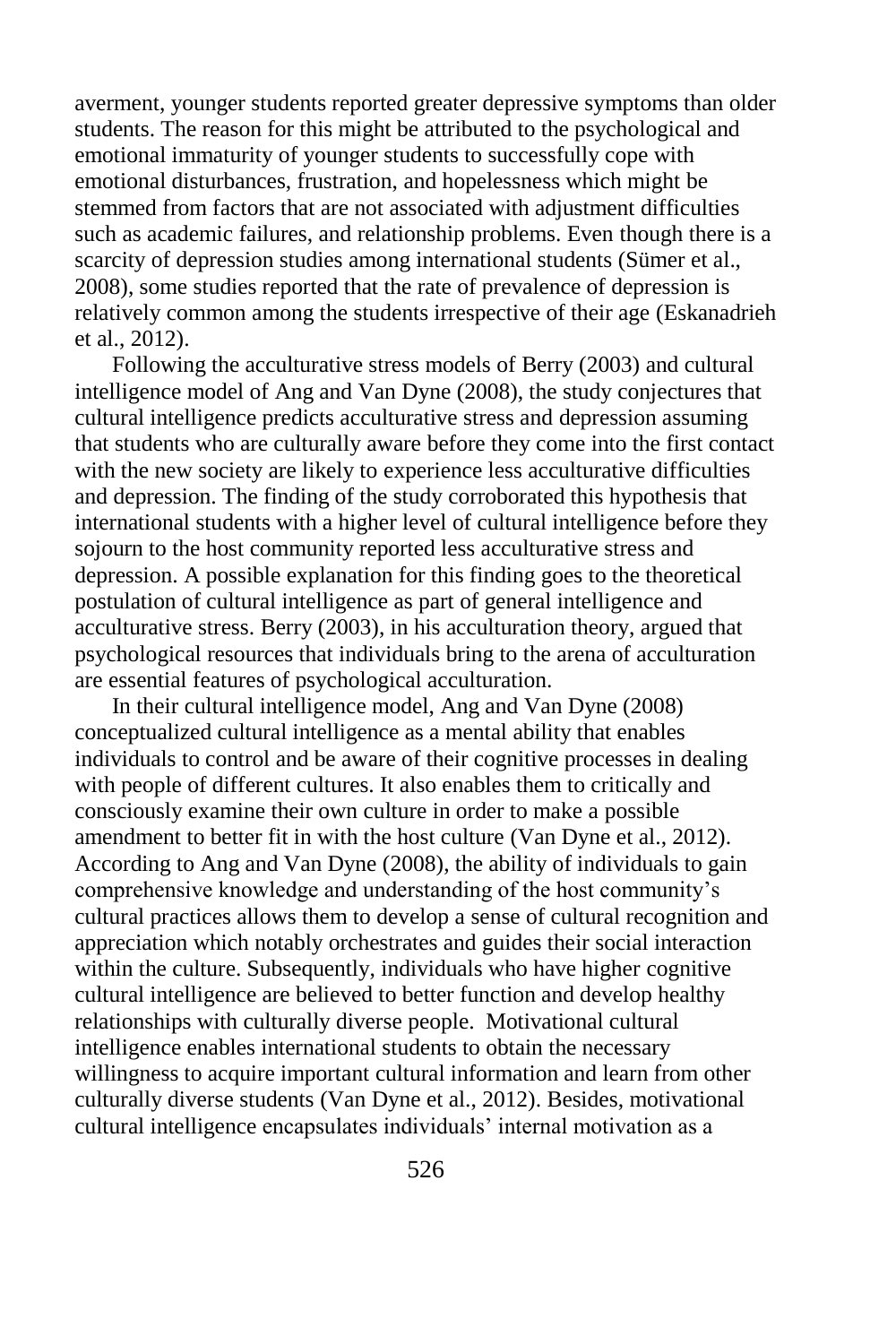source of personal satisfaction, external motivation as a source of concrete benefits, and self-efficacy as an opportunity to demonstrate their potential and capabilities by taking part in different intercultural experiences (Van Dyne et al., 2012). Behavioral cultural intelligence also helps individuals to depict appropriate verbal and nonverbal behaviors during sociocultural interactions with people of different cultural backgrounds (Ang & Van Dyne, 2008). Behavioral cultural intelligence is the most salient dimension of cultural intelligence because it enables individuals to gain a sense of control and regulation over their social behaviors in new multicultural setting with minimal misunderstanding and attributionl problems (Ghahremani, Monterosso, Jentsch, Bilder, & Poldrack, 2010).

Several empirical studies have also supported the current finding that cultural intelligence is inversely related to adverse acculturative outcomes (Harrison & Brower, 2011; Khan, 2015; Lin, Chen, & Song, 2012). Tzu-Ping and Wei-Wen (2017) also found metacognitive and behavioral aspects of cultural intelligence to be significant predictors of psychological wellbeing. However, unlike the present finding, some international students' studies found no significant explained variance for the cultural intelligence on acculturative psychological outcomes (Yang & Chang, 2017; Ward, Fischer, Zaid Lam, & Hall, 2008) which might due to the self-report nature of the cultural intelligence (Ward et al., 2008).

The sample data also confirmed the hypothesis that acculturative stress mediated the relationship between cultural intelligence and depression, indicating that students with high level of cultural intelligence experienced lower level of acculturative stress and subsequently fewer depressive symptoms. Despite the limited available literature, parallel to the present finding, some related empirical studies showed that acculturative stress mediated the relationship between psychological adjustment outcome and its predictors such as collectivistic cultural orientation (Du et al., 2015), and acculturation (Cho et al., 2017).

Despite its contribution, the study had several limitations. First, as the study was descriptive cross-sectional and examined all the study variables at the same point in time, causal relationships between the variables were not established. Therefore, future studies might continue to study the variables using other research designs such as longitudinal or quasi-experimental approaches. Secondly, the participants recruited in the study were international students completing their studies in universities located in Wuhan which might affect the external validity of the findings. Since participants of the study were also from a wide range of countries, their diversified cultural background might affect the finding. Therefore, future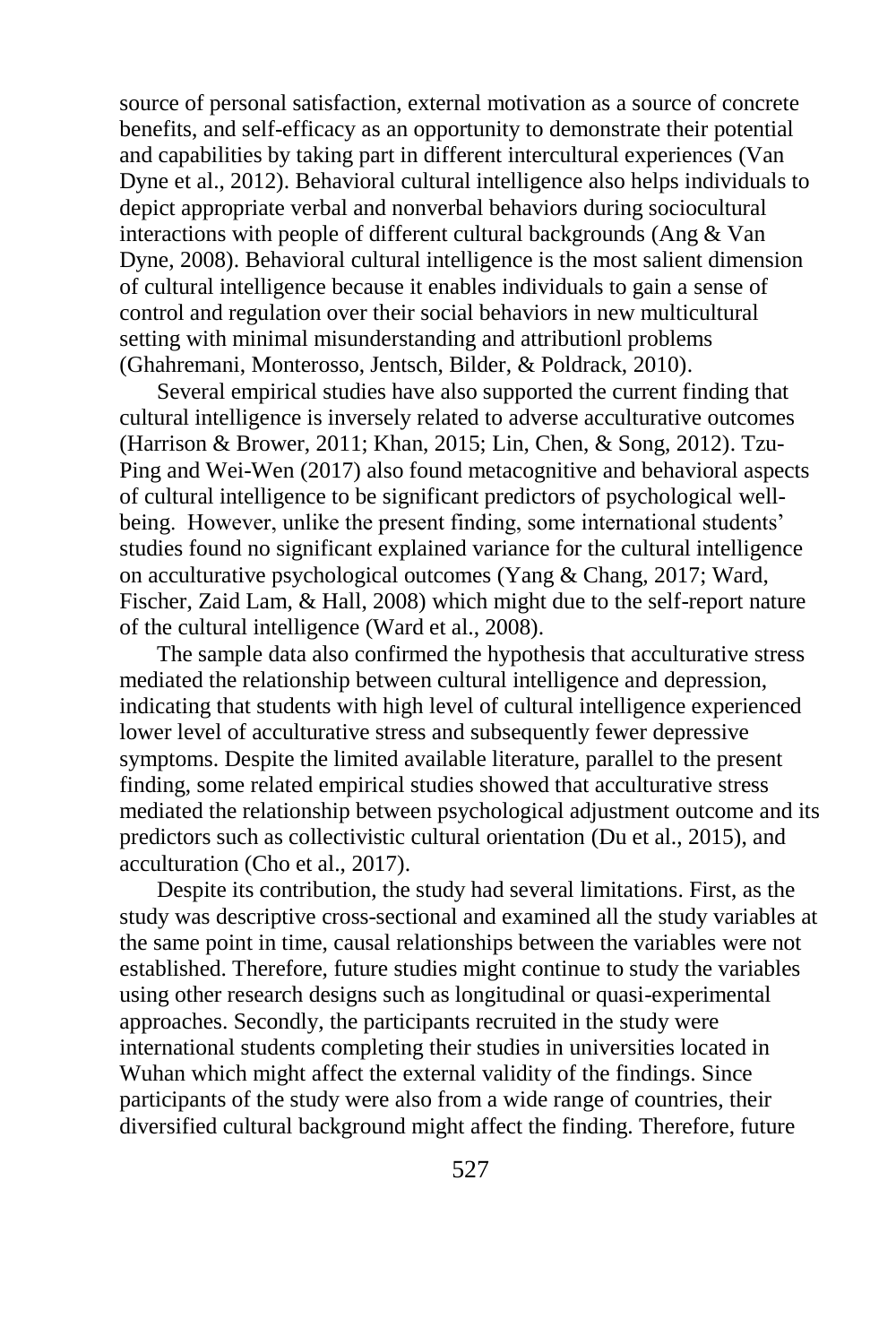research could endeavor to focus on a specific group of international students with sufficient sample representativeness to achieve a comprehensive and accurate understanding of the psychological adjustment of the students. Finally, participants' response bias might affect the accuracy of the findings, and future studies might, therefore, replicate the study using other research design which might minimize the potential response bias of participants.

## **IMPLICATIONS**

There are no considerable empirical cultural intelligence studies on international students. Therefore, the findings of the present study could be noteworthy in theoretically enriching the scientific body of cross-cultural knowledge by examining 1) the predicting effects of cultural intelligence, age and prior travel experience on acculturative stress and depression; 2) the mediating role of acculturative stress on the relationship between cultural intelligence and depression.

Practically, the significantly explained variance of the cultural intelligence in both acculturative stress and depression could guide university communities to better deal with adjustment difficulties of their international students. The findings of the study inform university personnel interacting with international students to create suitable ground where students with low level of cultural intelligence cultivate and capitalize their ability to effectively function in a multicultural context and thereby promote their mental health. For instance, university communities can arrange various curricular and co-curricular activities which include educational clubs and units (e.g. language club, research and publication units), alumni programs, cultural exchange festivals, and sport activities, which can all take place inside the campus and outside the campus with other partner universities. Besides, the universities can have their campus magazines which actively work on publishing students' multicultural experiences and reflections. Such activities also seem to help students feel confident and capable of mobilizing their full attention and energy towards active engagement and learning in the process of acculturation while respecting, appreciating and valuing cultural diversity.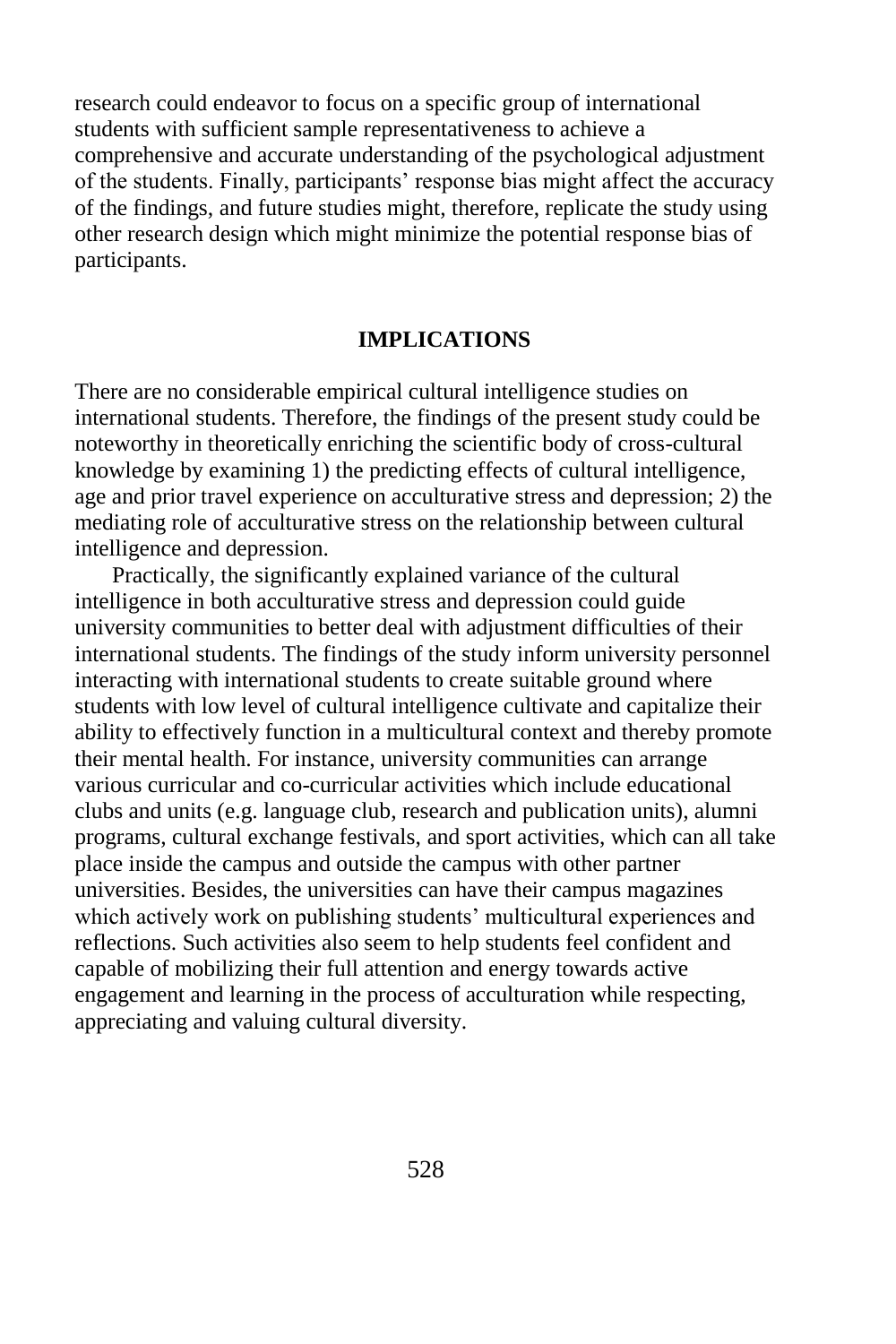#### **CONCLUSION**

The present study provided statistical evidence that the cultural intelligence, age and prior travel experience have significant predicting effects on both acculturative stress and depression. The findings of the study underline that cultural intelligence, age, and prior travel experience are salient influence factors of psychological adjustment. The mediating effect of acculturative stress on the cultural intelligence-depression relationship also highlights the importance of considering potential mediating factors in scientific understanding of the acculturative context of international students.

## **REFERENCES**

- Akhtar, M., & Kröner-Herwig, B. (2015). Acculturative stress among international students in context of socio-demographic variables and coping styles. *Current Psychology, 34*(4), 803–815.
- Ang, S., & Van Dyne, L. (2008). *Handbook of cultural intelligence: Theory, measures and applications*. Armonk: M.E. Sharpe.
- Ang, S., Van Dyne, L., Koh, C., Ng, K. Y., Templer, K. J., Tay, C., & Chandrasekar, N. A. (2007). Cultural intelligence: Its measurement and effects on cultural judgment and decision making, cultural adaptation and task performance. *Management and Organization Review, 3*(3), 335–371.
- Arslan, G., Ayranci, U., Unsal, A., & Arslantas, D. (2009). Prevalence of depression, its correlates among students, and its effect on healthrelated quality of life in a Turkish university. *Upsala Journal of Medical Sciences, 114*(3), 170–177.
- Ayoob, M., & Alsultan, A. (2017). Cultural intelligence as a moderator of acculturative stress to health among collegestudents. *International Journal of Science and Research, 6*(4), 1905–1910.
- Ayoob, M., Wani, N., Ahmad, M., Jan, M., & Dar, B. (2015). Cultural intelligence as a predictor of acculturative stress and psychological well-being among college students. *Journal of the Indian Academy of Applied Psychology, 41*(1), 86–94.
- Beiter, R., Nash, R., McCrady, M., Rhoades, D., Linscomb, M., Clarahan, M., & Sammut, S. (2015). The prevalence and correlates of depression, anxiety, and stress in a sample of college students. *Journal of Affective Disorders, 173*(Supplement C), 90–96.
- Berry, J. W. (1997). Immigration, acculturation, and adaptation. *Applied Psychology: An International Review, 46*(1), 5–34.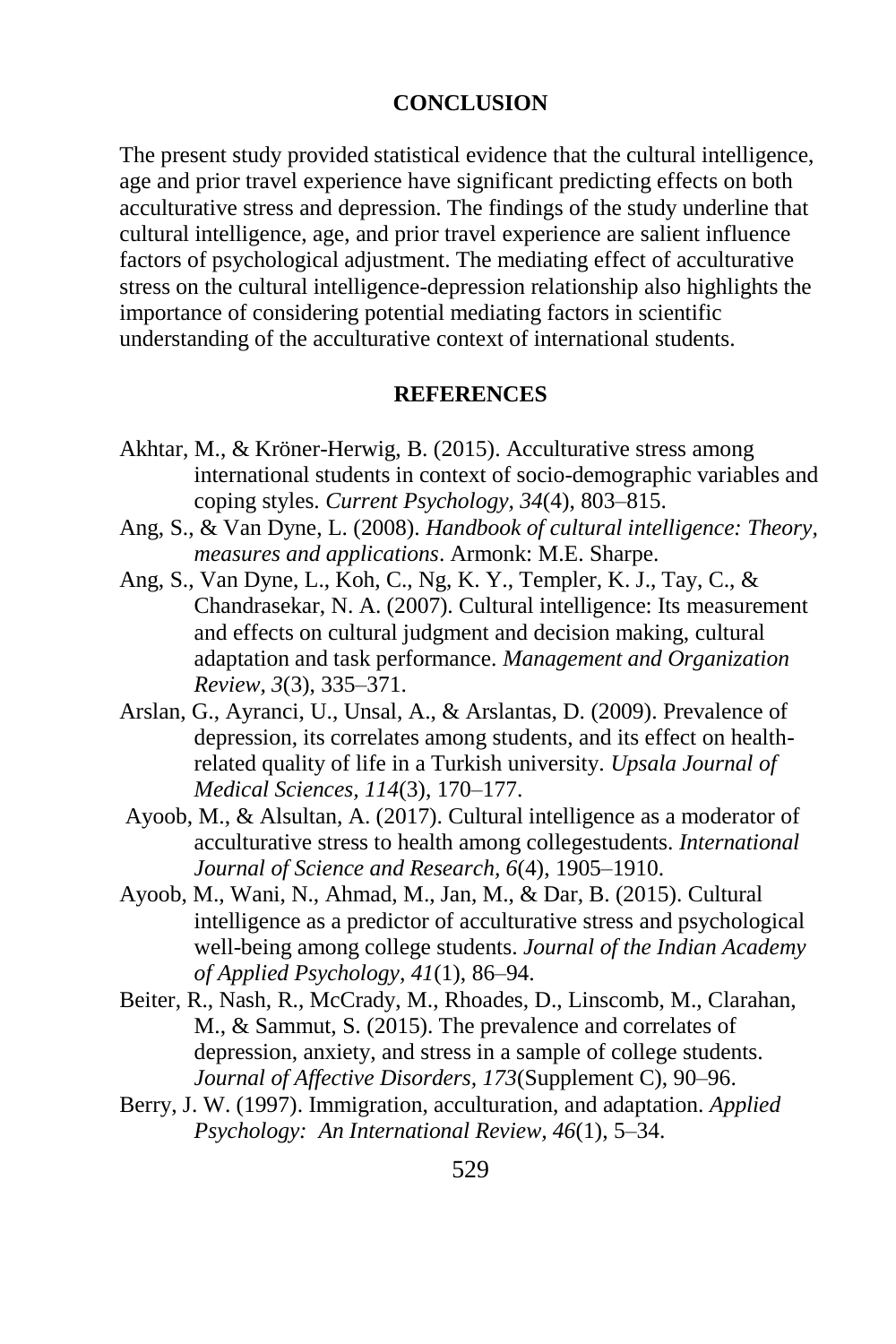- Berry, J. W. (2003). Conceptual approaches to acculturation. In K. M. Chun, P. Balls Organista, & G. Marín (Eds.), *Acculturation: Advances in theory, measurement, and applied research* (pp. 17–37 ). Washington, DC: American Psychological Association.
- Berry, J. W. (2005). Acculturation: Living successfully in two cultures. *International Journal of Intercultural Relations, 29*(6), 697–712.
- Bevis, T. B. (2002). At a glance: International students in the United States. *International Educator, 11*(3), 12–17.
- Bista, K. (2019). Exploring the field: Understanding the international student experience. In K. Bista (Ed.), *Global perspectives on international student experiences in higher* (pp. 1–16). New York, NY: Routledge.
- Black, S. J., Mendenhall, E. M., & Oddou, G. (1991). Toward a comprehensive model of international adjustment: An integration of multiple theoretical perspective. *The Academy of Management Review, 16*(2), 291–317.
- Brunsting, N. C., Zachry, C., & Takeuchi, R. (2018). Predictors of undergraduate international student psychosocial adjustment to US universities: A systematic review from 2009-2018. *International Journal of Intercultural Relations, 66*, 22–33.
- Cho, Y. J., Jang, Y., Ko, J. E., Lee, S. H., & Moon, S. K. (2017). Acculturation, acculturative stress, and depressive symptoms in international migrants: A Study with vietnamese women in South Korea. *Journal of Immigrant and Minority Health*, *20*(5), 1103– 1108.
- Crowne, K. A. (2008). What leads to cultural intelligence? *Business Horizons, 51*(5), 391–399.
- Du, H., Li, X., Lin, D., & Tam, C. C. (2015). Collectivistic orientation, acculturative stress, cultural self-efficacy, and depression: A longitudinal study among Chinese internal migrants. *Community Mental Health Journal, 51*(2), 239–248.
- Earley, P. C., & Ang, S. (2003). *Cultural intelligence: Individual interactions across cultures*. Palo Alto, CA: Stanford University Press.
- Elyasi, F., Ahmadi, M., Mohsenimoalemkoale, N., Jafari, S. N., Hoseini, S. M., & Hoseini, S. H. (2017). Relationship between cultural intelligence and mental health in students of the Medical University of Mazandaran in 2017. *Future of Medical Education Journal, 7*(3), 34–39.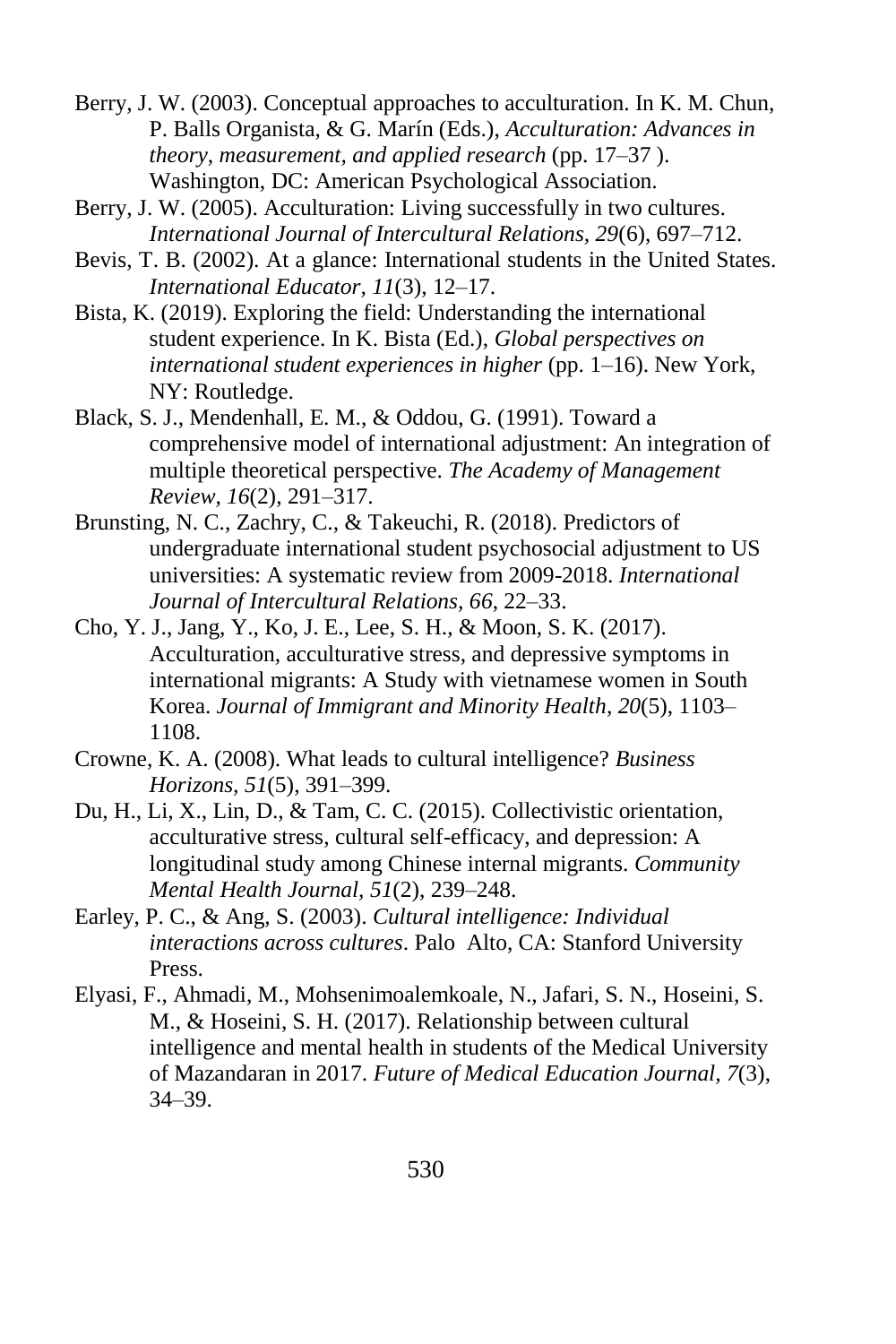- Eskanadrieh, S., Liu, Y., Yamashina, H., Kono, K., Arai, A., B. Lee, R., & Tamashiro, H. (2012). Depressive symptoms among international university students in northern Japan: Prevalence and associated factors. *Journal of International Health, 27*(2), 165–170.
- Ghahremani, D. G., Monterosso, J., Jentsch, J. D., Bilder, R. M., & Poldrack, R. A. (2010). Neural components underlying behavioral flexibility in human reversal learning. *Cerebral Cortex, 20*(8), 1843–1852.
- Gravetter, F., & Wallnau, L. (2014). *Essentials of Statistics for the Behavioral Sciences* (8<sup>th</sup> ed.). Belmont, CA: Wadsworth.
- Harrison, J. K., & Brower, H. H. (2011). The impact of cultural intelligence and psychological hardiness on homesickness among study abroad students. *The Interdisciplinary Journal of Study Abroad, 21*, 31–62.
- Hayes, A. F. (2013). *Introduction to mediation, moderation, and conditional process analysis: A regression-based approach*. New York, NY:Guilford Press Publications.
- Ibrahim, A. K., Kelly, S. J., Adams, C. E., & Glazebrook, C. (2013). A systematic review of studies of depression prevalence in university students. *Journal of Psychiatric Research, 47*(3), 391–400.
- Khan, K. (2015). Predicting effect of cultural intelligence on acculturative stress. *Journal of Ravishankar University, Part-A*, 23–29.
- Khan, K., & Hasan, B. (2016). Validation of the 20-item cultural intelligence scale in Indian within country migrated students. *The International Journal of Indian Psychology, 3*(2), 14–23.
- Krämer, A., Pröfer-Krämer, L., Stock, C., & Tshiananga, J. T. (2004). Differences in Health Determinants Between International and Domestic Students at a German University. *Journal of American College Health, 53*(3), 127-132.
- Le, H., Jiang, Z., & Nielsen, I. (2018). Cognitive cultural intelligence and life satisfaction of migrant workers: The roles of career engagement and social injustice. *Social Indicators Research*, *139*(1), 237–257.
- Lin, Y., Chen, A. S., & Song, Y. (2012). Does your intelligence help to survive in a foreign jungle? The effects of cultural intelligence and emotional intelligence on cross-cultural adjustment. *International Journal of Intercultural Relations, 36*(4), 541–552.
- Liu, Y., Chen, X., Li, S., Yu, B., Wang, Y., & Yan, H. (2016). Path analysis of acculturative stress components and their relationship with depression among international students in China. *Stress and Health, 32*(5), 524–532.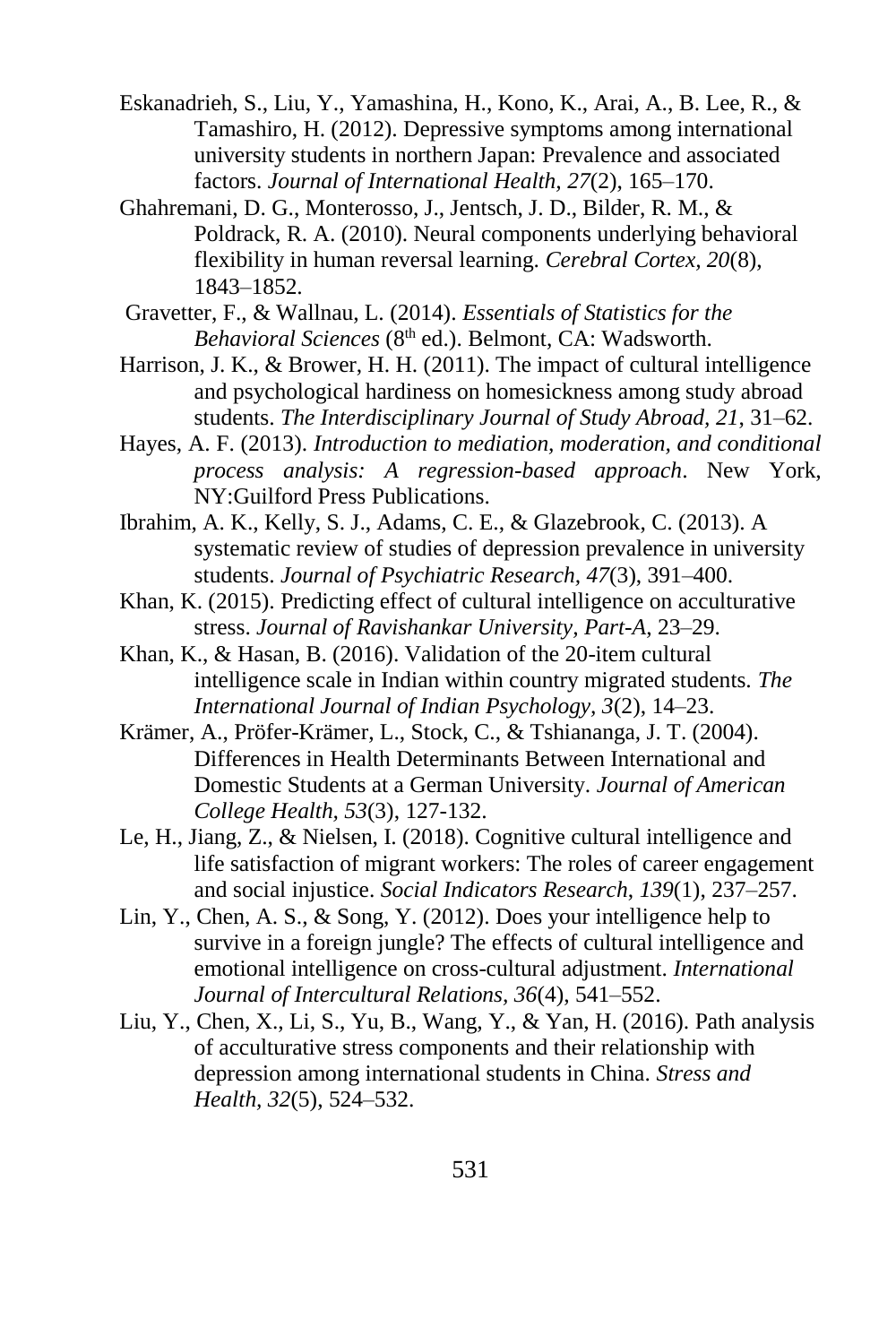- Livermore, D. (2011). *The cultural intelligence difference: Master the one skill you can't do without in today's globabl economy*. New York, NY: AMACOM.
- Mesidor, J. K., & Sly, K. F. (2016). Factors that contribute to the adjustment of international students. *Journal of International Students, 6*(1), 262–282.
- Mori, S. C. (2000). Addressing the mental health concerns of international students. *Journal of Counseling and Development, 78*(2), 137–143.
- Mustaffa, C. S., & Ilias, M. (2013). Relationship between students adjustment factors and cross cultural adjustment: A survey at the northern university of Malaysia. *Intercultural Communication Studies, 1*(22), 279–300.
- Ng, K.-Y., & Earley, P. C. (2006). Culture and intelligence: Old constructs, new frontiers. *Group & Organization Management, 31*(1), 4–19.
- Pilgrim, D., Rogers, A., & Pescosolido, B. (2011). *The SAGE handbook of mental health and illness*. London, Sage.
- Presbitero, A. (2016). Culture shock and reverse culture shock: The moderating role of cultural intelligence in international students' adaptation. *International Journal of Intercultural Relations, 53*(Supplement C), 28–38.
- Radloff, L. S. (1977). The CES-D Scale: A self-report depression scale for research in the general population. *Applied Psychological Measurement, 1*(3), 385–401.
- Richard, B., Reginald, W., & Brent, M. (2006). Cultural intelligence: Understanding behaviors that serve people's goals. *Group & Organization Management, 31*(1), 40–55.
- Romeo, L., Madelene, M., Susana, E., & Cristina, R. (2013). Factors associated with higher levels of depressive symptoms among international university students in the Philippines. *Southeast Asian journal of tropical medicine and public health, 44*(6), 1098– 1107.
- Sandhu, D. S., & Asrabadi, B. R. (1994). Development of an acculturative stress scale for international students: preliminary findings. *Psychological Reports, 75*(1), 435–448.
- Shamsuddin, K., Fadzil, F., Wan Ismail, W. S., Shah, S. A., Omar, K., Muhammad, N. A., . . . Mahadevan, R. (2013). Correlates of depression, anxiety and stress among Malaysian university students. *Asian Journal of Psychiatry, 6*(4), 318–323.
- Smiljanic, I. (2017). The role of attachment, travel experiences and english proficiency in international students' acculturative stress and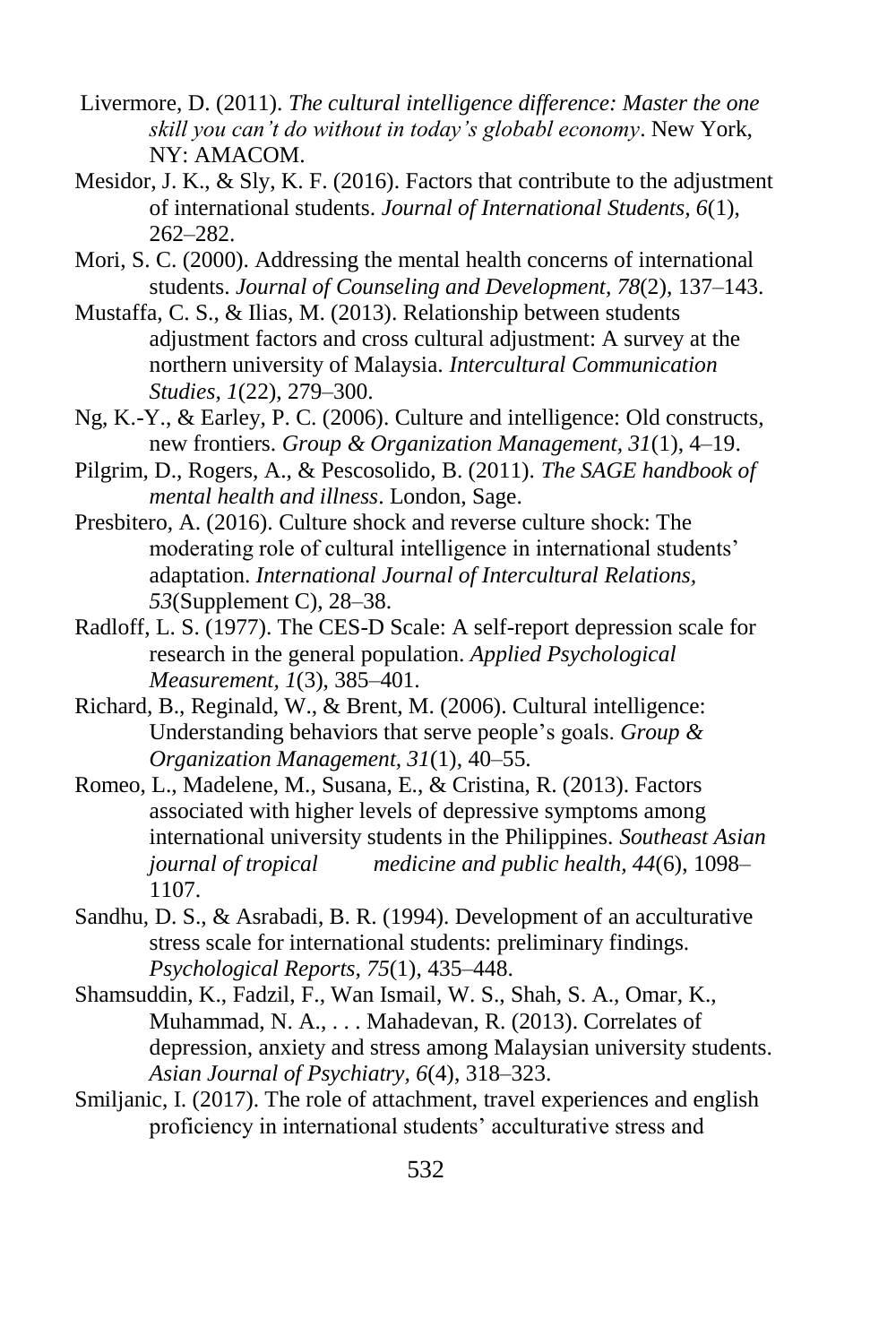depressive symptoms *Journal of International Students, 7*(2), 188– 203.

- Sümer, S., Poyrazli, S., & Grahame, K. (2008). Predictors of depression and anxiety among international students. *Journal of Counseling & Development, 86*(4), 429–437.
- Tamannaeifar, M., & Hesampour, F. (2016). The relationship between cultural and emotional intelligence with students' adjustment to university. *International Academic Journal of Organizational Behavior and Human Resource Management and Organization Review, 3*(3), 1–13.
- Yang, T., & Chang, W. (2017). The relationship between cultural intelligence and psychological well-being with the moderating effects of mindfulness: A study of international students in Taiwan. *European Journal of Multidisciplinary Studies, 5*(1), 384–391.
- Van Dyne, L., Ang, S., Yee Ng, K., Rockstuhl, T., Ling Tan, M., & Koh, C. (2012). Sub-dimensions of the four factor model of cultural intelligence: Expanding the conceptualization and measurement of cultural intelligence. *Social and Personality Psychology Compass, 6*(4), 295–313.
- Wang, K. T., Heppner, P. P., Wang, L., & Zhu, F. (2015). Cultural intelligence trajectories in new international students: Implications for the development of cross-cultural competence. *International Perspectives in Psychology: Research, Practice, Consultation, 4*(1), 51–65.
- Ward, C., Bochner, S., & Furnham, A. (2005). *The psychology of culture shock*. London: Routledge.
- Ward, C., Fischer, R., Zaid Lam, F. S., & Hall, L. (2008). The convergent, discriminant, and incremental validity of scores on a self-report measure of cultural intelligence. *Educational and Psychological Measurement, 69*(1), 85–105.
- Wei, M., Heppner, P. P., Mallen, M. J., Ku, T.-Y., Liao, K. Y.-H., & Wu, T.-F. (2007). Acculturative stress, perfectionism, years in the united states, and depression among Chinese international students. *Journal of Counseling Psychology, 54*(4), 385–394.
- Wen, W., Hu, D., & Hao, J. (2017). International students' experiences in China: Does the planned reverse mobility work? *International Journal of Educational Development*, 61, 204–212.
- Yamane, T. (1973). *Statistics: An introductory analysis. Third edition*. New York: Harper & Row.
- Yeh, C. J., & Inose, M. (2003). International students' reported English